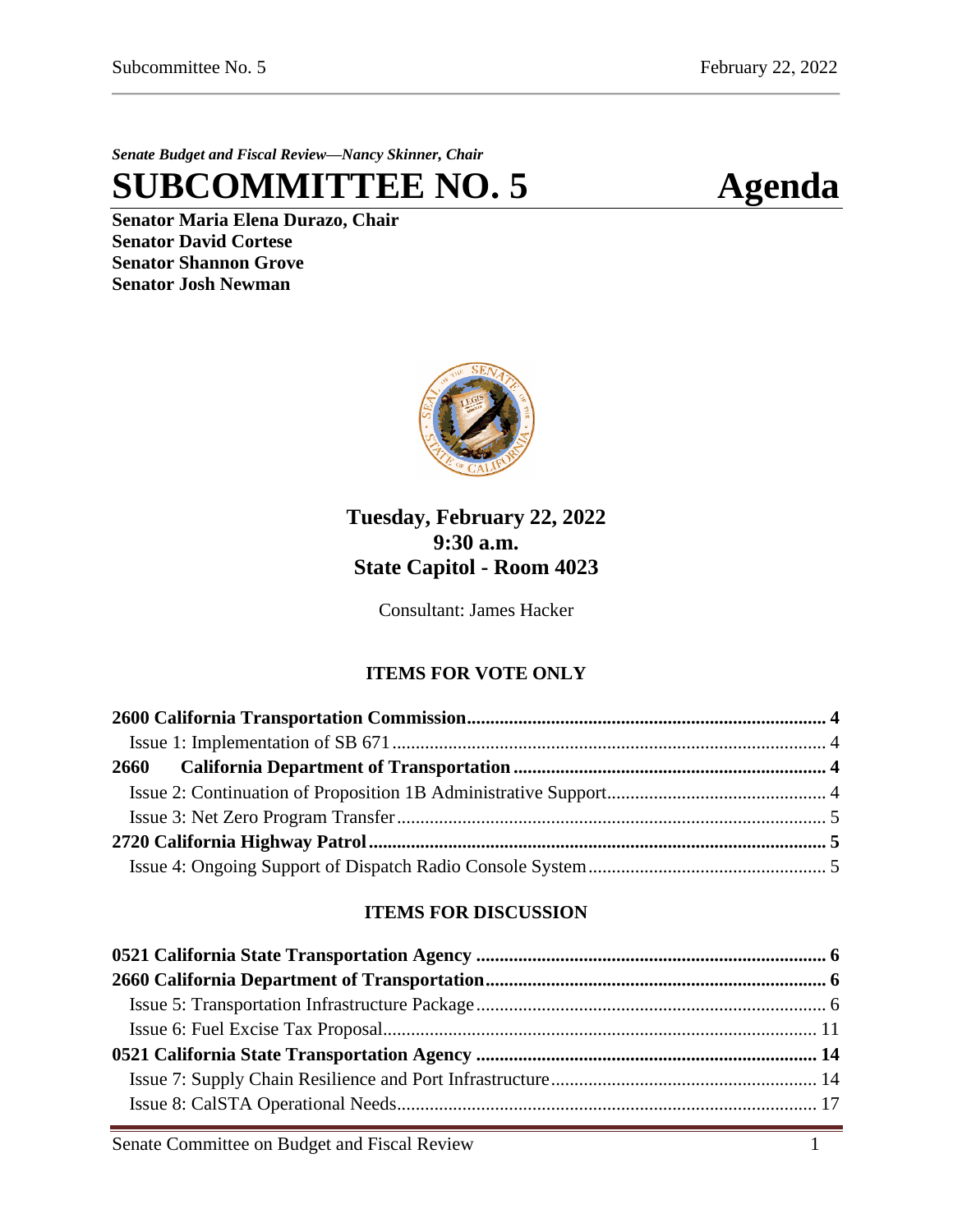Public Comment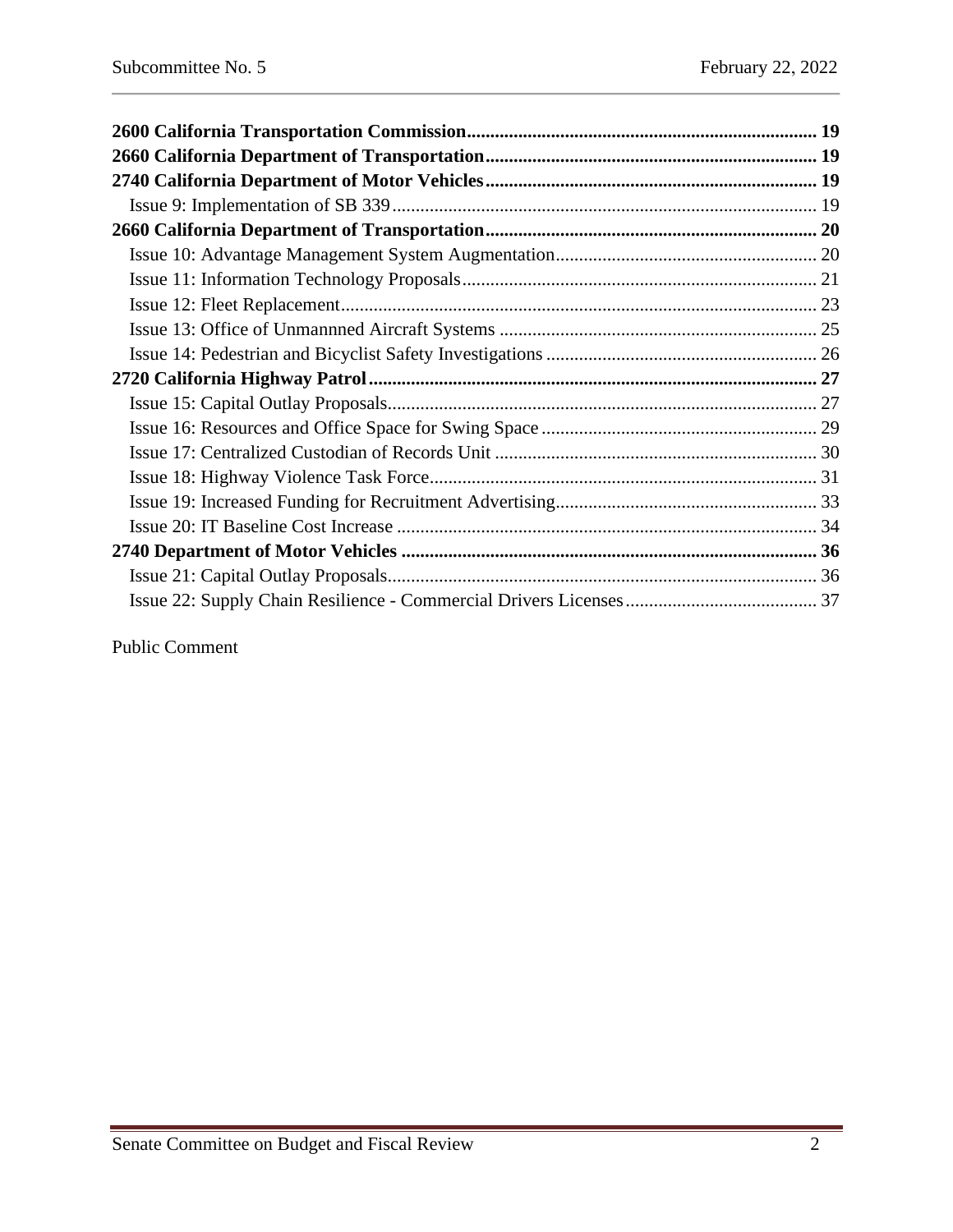Pursuant to the Americans with Disabilities Act, individuals who, because of a disability, need special assistance to attend or participate in a Senate Committee hearing, or in connection with other Senate services, may request assistance at the Senate Rules Committee, 1020 N Street, Suite 255 or by calling (916) 651-1505. Requests should be made one week in advance whenever possible.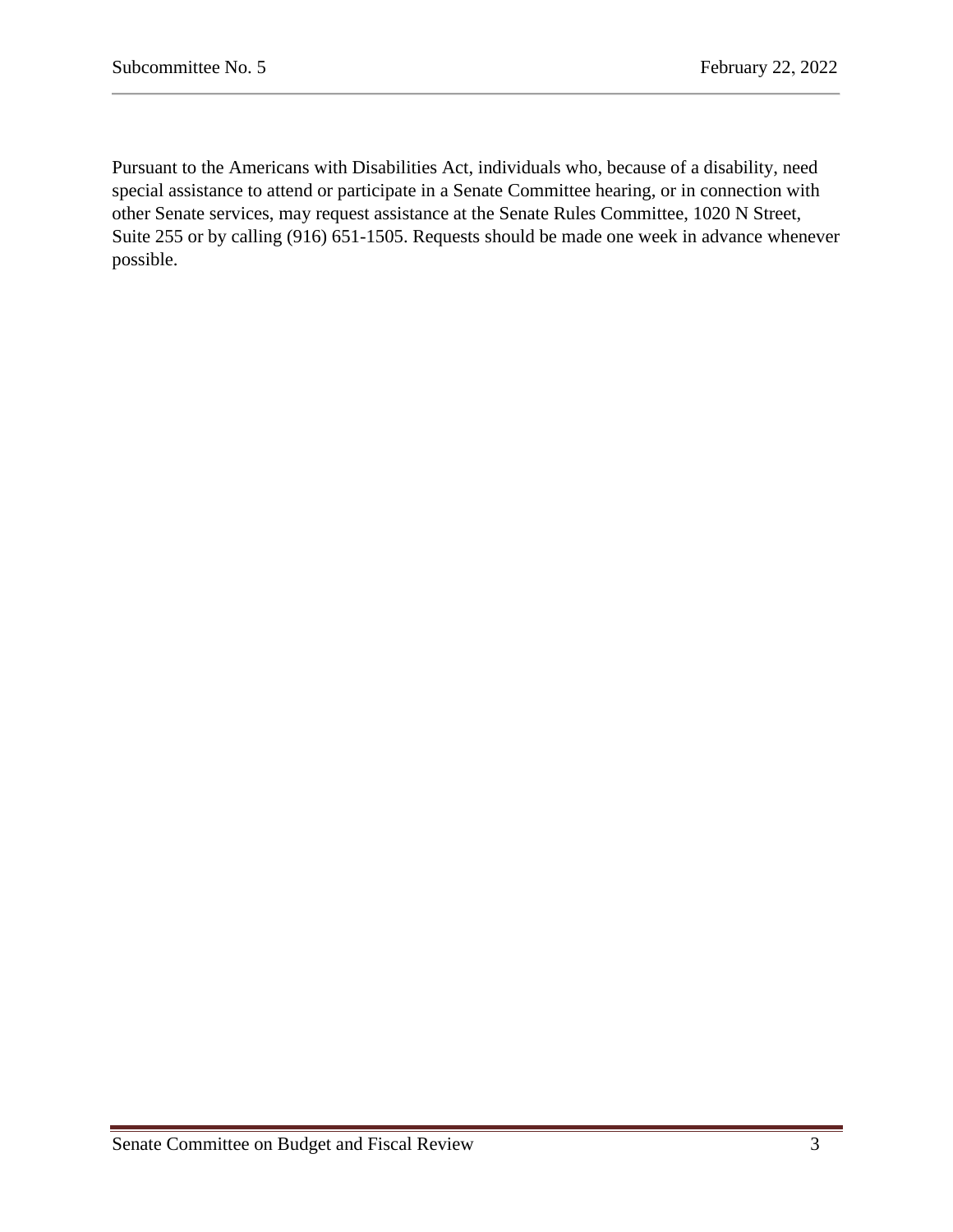# **ITEMS FOR VOTE ONLY**

# <span id="page-3-0"></span>**2600 CALIFORNIA TRANSPORTATION COMMISSION**

#### <span id="page-3-1"></span>**Issue 1: Implementation of SB 671**

**Governor's Budget.** The budget includes \$770,000 in 20223-23, and \$320,000 per year for 2023-24 and 2024-25, for two full-time, limited-term positions and for a one-time consultant contract to implement the provisions of SB 671 (Gonzalez), Chapter 769, Statutes of 2021, relating to the development of the Clean Freight Corridor Efficiency Assessment. This request is consistent with the fiscal estimate of the bill at time of enactment.

**Staff Recommendation:** Approve as Budgeted.

### <span id="page-3-2"></span>**2660 CALIFORNIA DEPARTMENT OF TRANSPORTATION**

#### <span id="page-3-3"></span>**Issue 2: Continuation of Proposition 1B Administrative Support**

**Governor's Budget.** The budget includes funding for the continuation of funding for 12 positions totaling \$1,750,000 for 2022-23 and 2023-24 to continue the administration of the workload associated with Caltrans' responsibilities under Proposition 1B. This request reduces the 2021-22 Proposition 1B staffing level of 18.5 by 6.5 positions in 2022-23 and 2023-24. This proposal provides Caltrans with resources to continue Proposition 1B implementation and administration over the next two fiscal years. The request for continued resources is necessary at this time because Proposition 1B administration is funded with limited term resources set to expire June 30, 2022.

Proposition 1B was approved on November 7, 2006 and is the transportation component of the infrastructure bond package funded by four separate general obligation proposals that provide funding for roads, schools, housing, and flood control projects. Proposition 1B dedicates \$19.925 billion to fund State Transportation Improvement Program and State Highway Operation and Protection Program projects, corridor improvements, congestion relief upgrades, public transit expansion, reduction of air pollution, and enhancements to antiterrorism security at ports. Through 2020-21, approximately \$11.7 billion has been allocated to 1,100 projects by the California Transportation Commission for transportation projects through the ten Caltrans programs. Approximately \$3.6 billion has been awarded to local agencies for 1,300 local transit projects through the Public Transportation Modernization, Improvement and Service Enhancement Account.

After fourteen years of activity, the Proposition 1B program is in a period of gradual decline. Most originally programmed projects have been allocated, a majority of projects have been completed, and only a minority of projects remain in the implementation phase. This request, which is a decrease from currently-authorized levels, reflects this.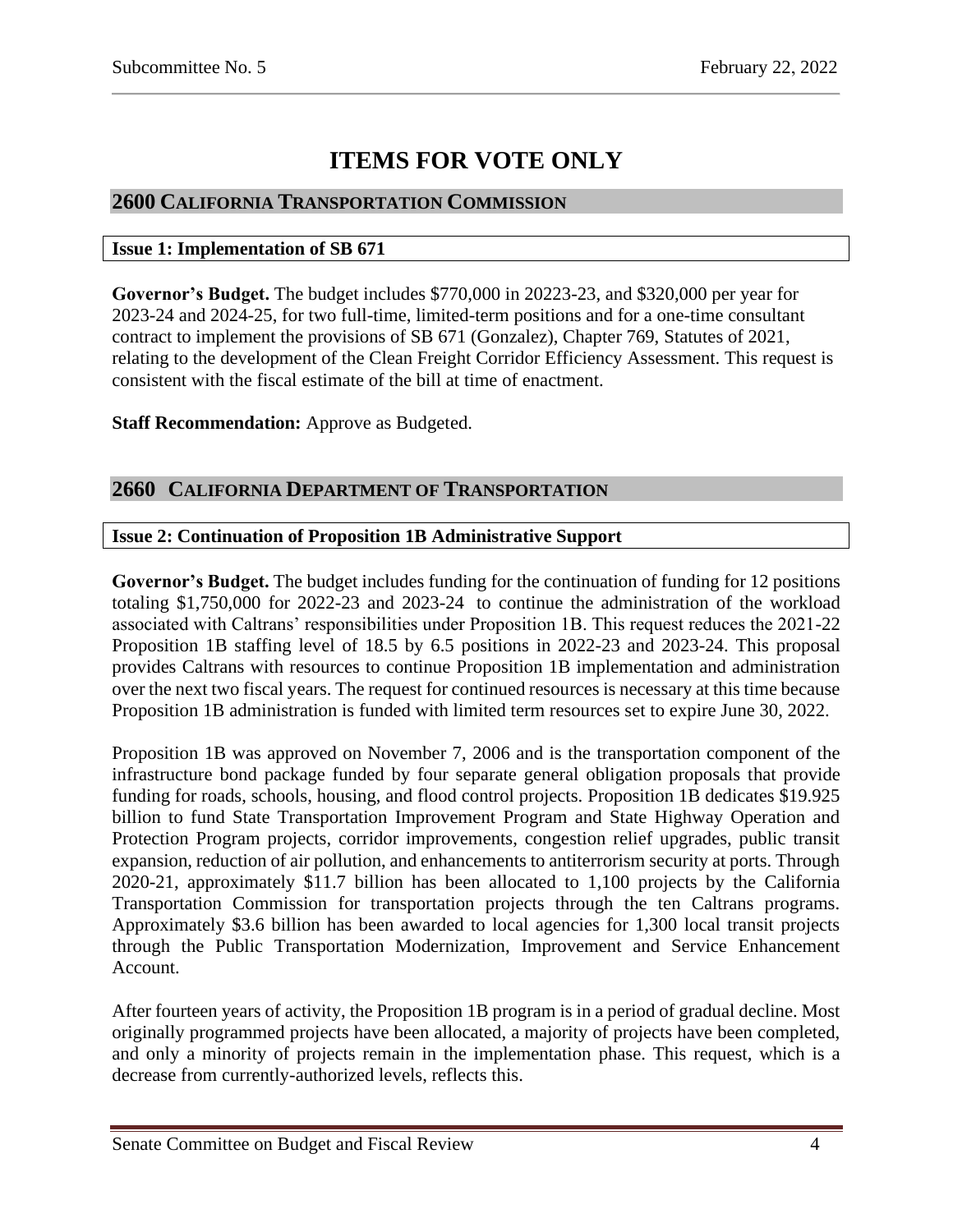**Staff Recommendation:** Approve as Budgeted.

#### <span id="page-4-0"></span>**Issue 3: Net Zero Program Transfer**

**Governor's Budget.** The Budget includes a net-zero transfer of \$542,000 from the Division of Transportation Planning to the Division of Financial Programming.

The State Planning and Research (SPR) Program is a federal program administered by the Federal Highway Administration (FHWA) that provides funding for State transportation planning and research activities. The SPR program is authorized under federal transportation legislation, and is currently sited within the Planning Program. This intra-schedule transfer of resources will provide Programming permanent authorized funding within its budget to complete SPR workload. This is a technical change that has no impact on the level of resources budgeted for the program.

**Staff Recommendation:** Approve as Budgeted.

# <span id="page-4-1"></span>**2720 CALIFORNIA HIGHWAY PATROL**

#### <span id="page-4-2"></span>**Issue 4: Ongoing Support of Dispatch Radio Console System**

**Governor's Budget.** The budget includes a permanent augmentation of \$596,000 and position authority from the Motor Vehicle Account (MVA) to permanently retain four limited-term positions for the ongoing support of the CHP's dispatch radio console system.

**Background.** The CHP operates 25 emergency dispatch communications centers (CC) and two dispatch training centers. The CHP Public Safety Dispatchers provide a critical link between officers in the field and emergency services needed to minimize the toll on human life. These mission critical communications between dispatchers and officers are facilitated through radio console systems and network of radio sites that the consoles control.

Initial funding for the four limited-term positions was approved by Budget Change Proposal 2720- 103-BCP-2018-GB, in Fiscal Year 2018/19, to complete replacement of obsolete dispatch consoles in CCs statewide. This request would make those positions permanent.

**Staff Recommendation:** Approve as Budgeted.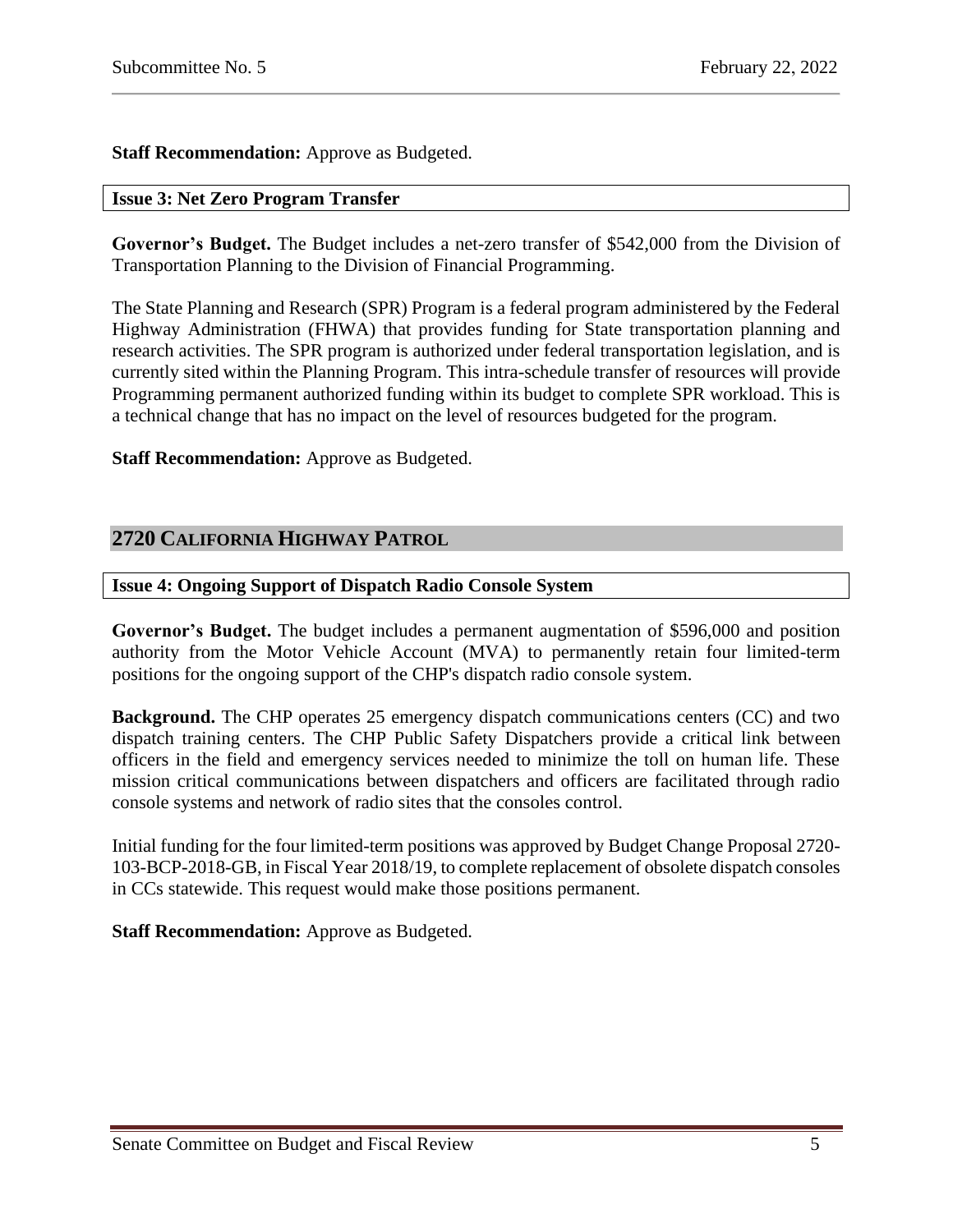# **ITEMS FOR DISCUSSION**

# <span id="page-5-1"></span><span id="page-5-0"></span>**0521 CALIFORNIA STATE TRANSPORTATION AGENCY 2660 CALIFORNIA DEPARTMENT OF TRANSPORTATION**

#### <span id="page-5-2"></span>**Issue 5: Transportation Infrastructure Package**

**Governor's Budget:** The budget includes \$4.9 billion General Fund for a transportation infrastructure package. The transportation infrastructure package is comprised of the following investments in the transportation system:

- \$2 billion General Fund for statewide transit and rail projects
- \$1.25 billion General Fund for Southern California transit projects
- \$750 million General Fund for active transportation and connecting communities projects
- \$500 million for high priority grade separation projects
- \$400 million for climate adaptation projects

This proposal is split over multiple years, with a large portion accelerated into the 2021-22 budget year. This breakdown is detailed below.

| <b>Transportation Funding Allocation</b> |                   |             |                 |               |                 |  |
|------------------------------------------|-------------------|-------------|-----------------|---------------|-----------------|--|
| <b>Activity</b>                          | <b>Department</b> | <b>Type</b> | 2021-22         | 2022-23       | <b>Total</b>    |  |
| <b>Transit Infrastructure</b>            | 0521-CalSTA       | GF          | \$3,250,000,000 |               | \$3,250,000,000 |  |
| <b>Grade Separations</b>                 | 0521-CalSTA       | GF          | \$250,000,000   |               | \$250,000,000   |  |
| <b>Grade Separations</b>                 | 2660-Caltrans     | GF          | \$250,000,000   |               | \$250,000,000   |  |
| <b>Active Transportation</b>             |                   |             |                 |               |                 |  |
| Program                                  | 2660-Caltrans     | GF          | \$250,000,000   | \$250,000,000 | \$500,000,000   |  |
| <b>Climate Adaptation</b>                | 2660-Caltrans     | GF          | \$300,000,000   | \$100,000,000 | \$400,000,000   |  |
| <b>Highways to Boulevards</b>            | 2660-Caltrans     | GF          |                 | \$150,000,000 | \$150,000,000   |  |
| <b>Bicycle &amp; Pedestrian</b>          |                   |             |                 |               |                 |  |
| <b>Safety Investments</b>                | 2660-Caltrans     | GF          |                 | \$100,000,000 | \$100,000,000   |  |
| <b>TOTAL</b>                             |                   |             | \$4,300,000,000 | \$600,000,000 | \$4,900,000,000 |  |

**Background.** California has a robust and expansive transportation system that helps to move people and goods around and through the state. This system is made up of multiple interlinking components, including state highways, local streets and roads, public transit networks (including intercity rail lines), freight rail lines, airports, and water ports. This system serves many millions of travelers per year, and costs many billions of dollars to operate and maintain. There are 250 highways on the state highway system, covering roughly 15,000 centerline miles and more than 52,000 lane miles. The system also includes 13,000 bridges, and 205,000 culverts. The local road system is significantly more expansive, with more than 160,000 centerline miles. California's mass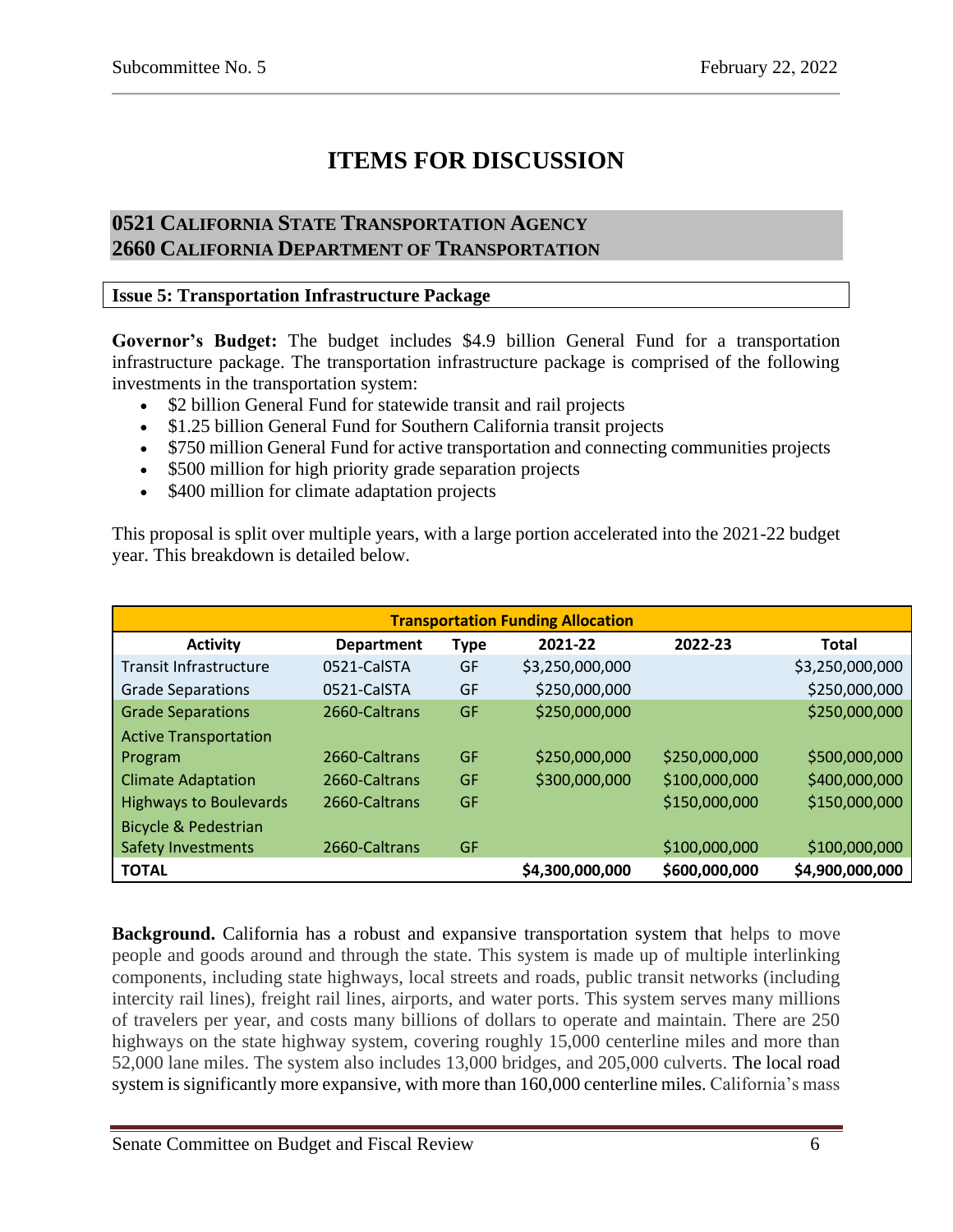transportation infrastructure consists of approximately 22,000 transit vehicles serving more than 700 transit passenger stations.

In response to the COVID-19 pandemic, the federal government passed several bills that have provided states with economic relief and helped mitigate the adverse impacts of the pandemic, including the American Rescue Plan Act (ARPA), which provided California transit agencies with \$4 billion, and the Infrastructure Investment and Jobs Act (IIJA), which authorized over \$500 billion for transportation over five years. Under the IIJA, California is estimated to receive almost \$40 billion of formula-based transportation funding for the following programs over the next five years:

- Existing surface transportation, safety, and highway performance apportioned programs
- A new bridge replacement, rehabilitation, preservation, protection, and construction program
- A new program to support the expansion of an electric vehicle charging network
- Improving public transportation options across the state

The IIJA also includes over \$100 billion in new competitive grants or augmentations to existing grant programs nationwide over five years for a variety of highway, safety, transit, intercity rail, energy, and many other projects.

**Staff Comments.** The proposed infrastructure package includes the structure:

- \$3.25 billion for transit infrastructure projects, with \$1.25 billion specifically set aside for projects in Southern California. The Administration has indicated that this funding would be routed through the existing Transit and Intercity Rail Capital Program (TIRCP), which would require changes to program guidelines.
- \$500 million for grade separation projects. These projects separate roadways and rail lines to improve safety and throughput on both.
- \$500 million for the Active Transportation Program, which funds planning and projects to improve bicycling and pedestrian infrastructure.
- \$150 million for a new Highways to Boulevards program, which is intended to help reconnect communities separated by highways, consistent with the California Climate Action Plan for Transportation Infrastructure.
- \$100 million for bicyclist and pedestrian safety projects, split between state and local projects.
- \$400 million for climate adaptation, to provide and planning and projects that help improve the resilience of existing transportation infrastructure.

**Opportunity for Significant Infrastructure Investment.** Despite the ongoing global pandemic and its disparate health and economic impacts on Californians, state revenues are growing at historic rates and the LAO estimates the state will have a \$31 billion surplus (resources in excess of current law commitments) to allocate in 2022-23. This follows a historically large budget year in 2021-22.

The strong fiscal picture, coming on the heels of a historically large budget, means the state must deal with the State Appropriations Limit (SAL), also known as the Gann Limit. The SAL limits the amount that the state may appropriate over any two year period. Using the LAO estimates of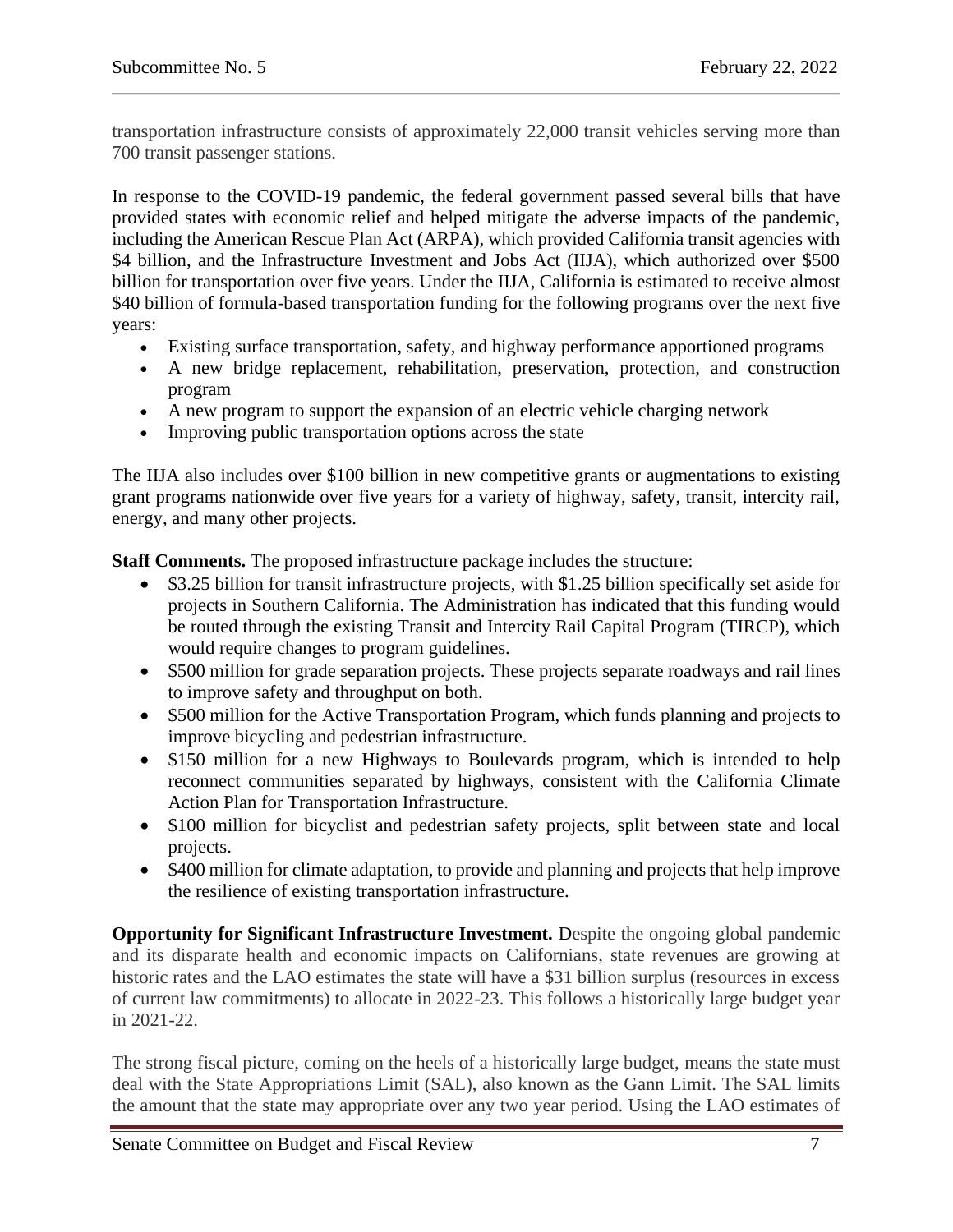revenues and spending under current law and policy, the state would need to allocate roughly \$12 billion to meet the constitutional requirements under SAL in 2022-23.

To meet those requirements, the Legislature could reduce taxes; issue tax rebates; make additional payments to schools and community colleges; or spend more on excluded purposes, such as infrastructure. This suggests that there is room for a significant, potentially historic investment in transportation infrastructure as part of this budget cycle.

**Investments could refresh or improve existing infrastructure, but won't solve long term issues.** While the budgetary resources that could be directed towards transportation infrastructure are significant, they are not unlimited - nor should they be counted upon to repeat in future years. As such, they should be treated, effectively, as one-time resources that could be used to temporarily augment existing transportation funding, rather than ongoing resources that can permanently expand the amount of funding available for transportation purposes. One-time resources such as this are better suited to advancing or completing major priority projects that would otherwise take years to complete with existing resources, refreshing existing infrastructure by replacing or improving the resilience of aging assets and reducing near-term maintenance costs, or funding initial planning and design work on potential future projects.

Significant ongoing maintenance costs, required to keep roadways and other transportation assets from deteriorating, remain an issue. However, these costs are ongoing in nature, and will not be addressed by a one-time infusion of additional funding. Additionally, the IIJA directed billions in new funding for roads and highways to the state, further bolstering the state's highway investments.

However, transit agencies have identified billions of dollars in new projects to expand service and increase ridership, a portion of the state's bridges are in need of expensive replacement, and climate change is exposing the state's assets to significant and increasing risks. These kinds of investments are well-suited to one-time budgetary resources, and the identified need significantly outstrips the funding proposed here. This suggests that additional funding could be useful. However, care should be taken to identify ongoing maintenance and operating costs required for new infrastructure investments, and to develop a plan for providing the needed funding once projects are complete.

**Investments an opportunity to help the state reach climate goals.** Roughly a third of all emissions (and 88 percent of all transportation emissions) come from on-road sources - mostly single-passenger vehicles. The state has set a number of ambitious climate targets, and will need to find ways to significantly reduce transportation-related emissions to reach them. While recent budgets have directed significant resources towards zero-emission vehicles and other decarbonizing efforts, the majority of the vehicles in the state are fossil fueled, and will remain so for the near future.

One of the most effective ways to limit vehicle emissions is to increase alternative modes of travel, including transit and active transportation. However, California's transit system is unevenly distributed and underutilized by riders across the state. Transit agencies have identified billions of dollars in potential projects to expand service and increase ridership. Should these projects be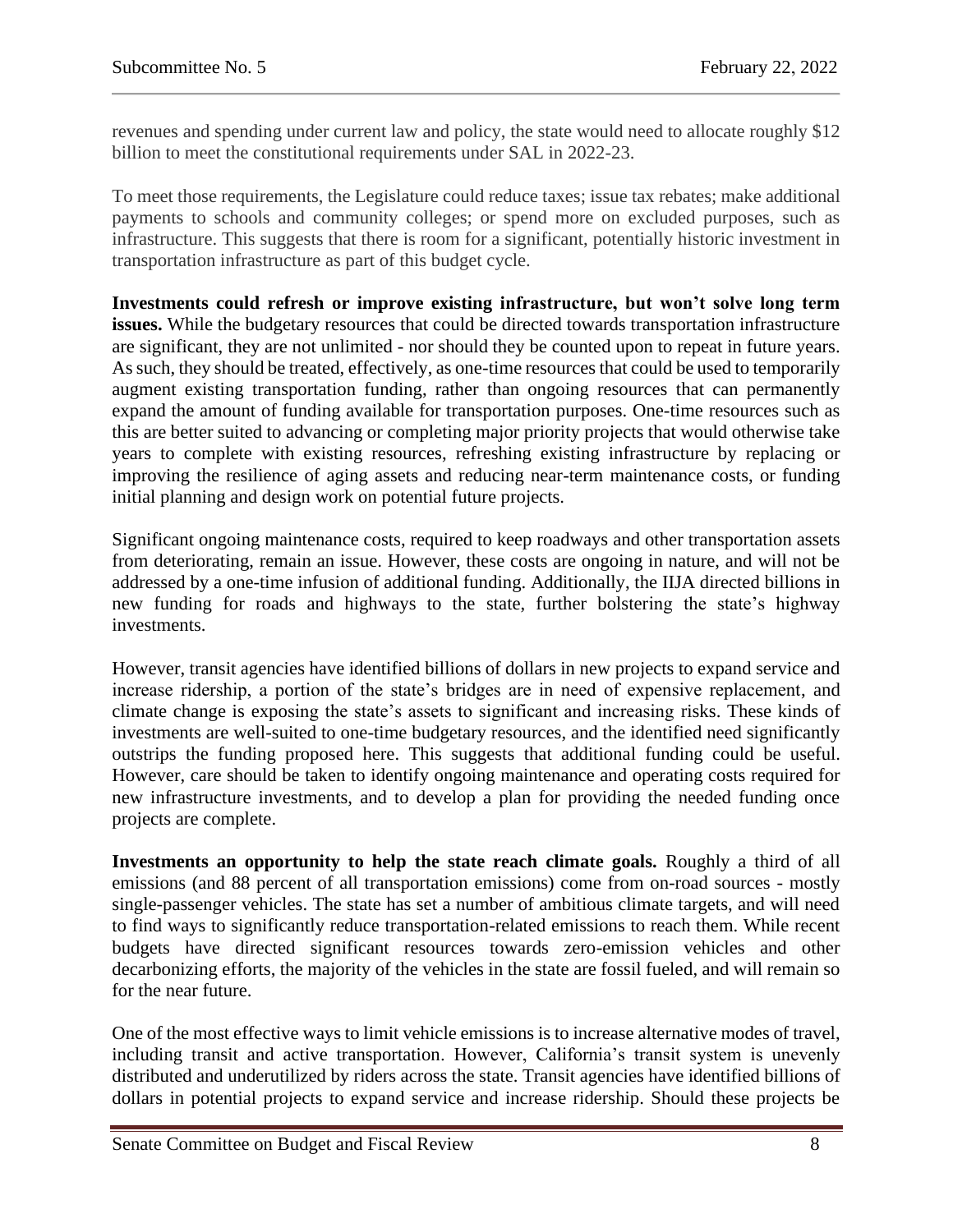completed and lead to more drivers deciding to take transit instead of driving, they have the potential to reduce statewide emissions and help the state achieve its climate goals. Biking and walking have also increased in recent years, though much of the state lacks dedicated biking or pedestrian infrastructure at the scale needed to make these modes viable for day to day travel for most people in the state.

Additionally, the state has identified climate change as a major risk to existing transportation infrastructure. This includes sea level rise inundating coastal roads and bridges, more concentrated storms overwhelming existing drainage systems and washing out inland roads and bridges, and wildfire burn scars leading to increased flooding and washouts. These risks could cause billions of dollars worth of damage to state and local infrastructure if they are not addressed. A significant one-time investment of funds could be used to more thoroughly identify risks, develop plans and projects to mitigate them, and advance the delivery of those projects. Doing so, while expensive, could reduce future risks and costs related to climate change.

**Transportation investments could be a significant job creator.** Historically, infrastructure investments have proven to be significant job creators. The proposed funding is likely to be no different. Major investments such as those contemplated here could be helpful in driving the creation of good, high-paying jobs across the state, particularly if paired with contracting or labor requirements such as are typically connected with existing state and federal transportation funding.

**Funding could be used to match significant new federal funds.** As noted above, the IIJA creates several major new discretionary funding programs that will be administered as competitive grant programs. These programs could provide additional funding for major intercity rail capital projects, significant bridge replacement, climate adaptation work, or other statewide priorities. While the federal government is still in the process of developing guidance for these programs, most federal grants require some form of matching funding from state or local grant recipients. Significant state investments in these priority areas could allow the state to more effectively compete for additional federal funds, further increasing the funding available for priority investments. The state should consider whether any of the new federal programs represent priority areas for the state, and how best to target and leverage state funding to better compete for these funds.

**LAO Comments.** Based on our initial assessment of the Governor's proposed package, we have four main findings. First, we find that the proposed spending on transportation infrastructure could complement new federal transportation funding that the state is expected to receive from the Infrastructure Investment and Jobs Act (IIJA) that was enacted in November 2021. Second, we find that it is important to consider the merits and trade-offs of using a competitive process to allocate the transit and rail funding, particularly in terms of ensuring funding allocations are distributed equitably across all regions of the state. Third, we find that although the new proposed programs have merit, the programs could benefit from evaluations to measure the extent to which they are meeting their core objectives. Finally, we note that the proposed spending is excluded from the state appropriations limit (SAL), which limits the Legislature's flexibility to reallocate funding from the Governor's transportation infrastructure package to other purposes.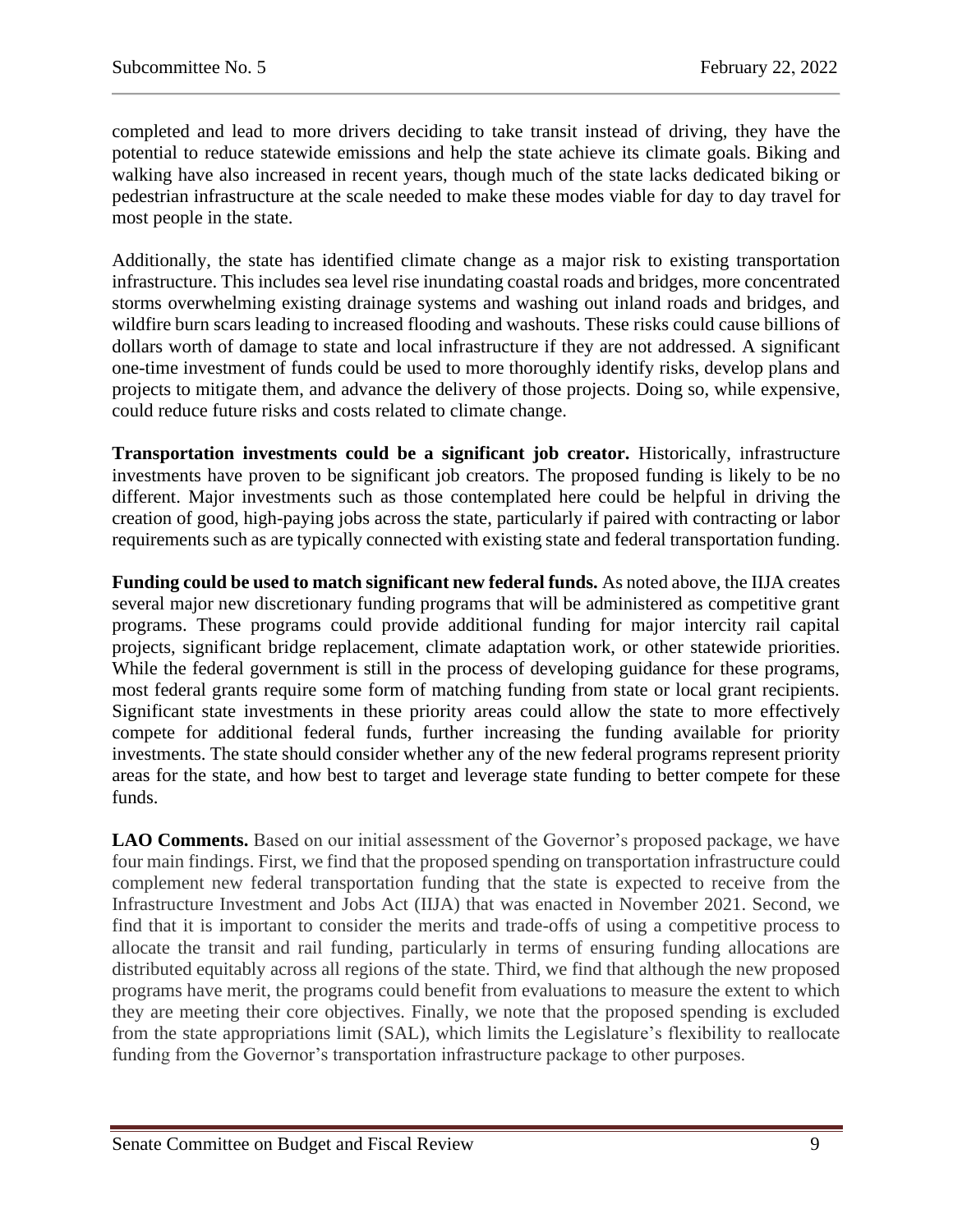As a result of the above findings, we have several recommendations for legislative consideration. In order to maximize available funding for transportation, we recommend the Legislature consider the Governor's proposed package in context of the anticipated federal funding, to ensure state funds are used strategically—supporting legislative priorities where federal funds are not as significant or absent, as well as helping California be competitive in receiving discretionary federal grants. In addition, we recommend the Legislature consider geographic equity in transit and rail funding, to the extent that the Legislature prioritizes that some level of base funding for the projects should be provided to all regions of the state. We also recommend the Legislature require evaluations of the new proposed programs to ensure the administration provides key information regarding programmatic outcomes to inform future policy and funding decisions. Lastly, we recommend the Legislature be mindful of SAL considerations in assessing the Governor's proposed package, as any reallocations of this funding will need to be for a similarly SAL-related purpose.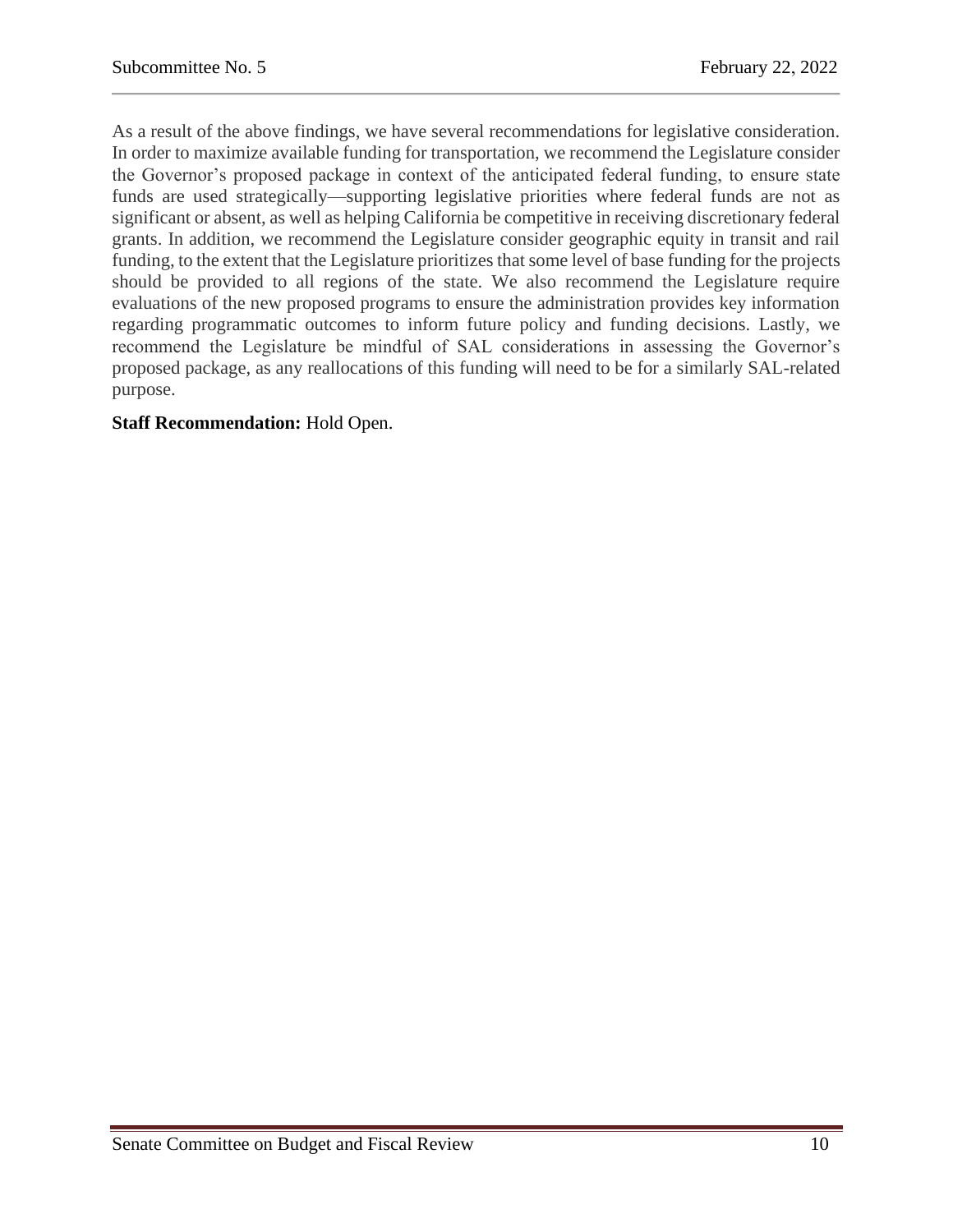#### <span id="page-10-0"></span>**Issue 6: Fuel Excise Tax Proposal**

**Governor's Budget:** The budget proposes to forego the annual inflation adjustment to the per gallon fuel excise tax rate scheduled to occur on July 1, 2022.

**Background.** The state collects excise taxes from gasoline and diesel suppliers before they deliver fuel to retail stations. In 2021-22, the tax rates are 51.1 cents per gallon on gasoline and 38.9 cents per gallon on diesel. Under current law, the state adjusts its fuel excise tax rates on July 1 every year. Each adjustment reflects a 12-month change in the California Consumer Price Index (CA CPI)—a broad measure of the prices California households pay for goods and services. For example, the rate adjustment scheduled for July 1, 2022 will reflect the 12-month change in the CA CPI from November 1, 2020 to November 1, 2021.

The administration estimates that the state's fuel excise taxes will raise \$8.8 billion in 2021-22. Roughly two-thirds of these revenues remain at the state level. Most of this funding supports state highway maintenance, rehabilitation, and improvements, with a smaller amount supporting state programs that fund both state-led and local-led highway and transit improvements. The remaining one-third goes directly to cities and counties to support local street and road maintenance and rehabilitation. In addition to state excise tax revenues, the state receives federal fuel excise tax revenue for transportation. In recent years, the state typically has received roughly \$4 billion per year for this purpose. Roughly 60 percent remains at the state level to support state highway maintenance and rehabilitation, and 40 percent goes to local governments. The 2021 federal Infrastructure Investment and Jobs Act will provide at least an additional \$2 billion per year over five years for state and local transportation projects.

**Staff Comments.** The administration estimates that the 2022 inflation adjustment will be 5.6 percent. As a result, under the Governor's proposal, the gasoline excise tax would be roughly 3 cents per gallon lower than it would be under current law. The corresponding reduction in the diesel excise tax would be roughly 2 cents per gallon. The administration estimates that the resulting revenue loss would be \$523 million. The state's fuel excise taxes raise revenues that support local transportation projects, such as local street and road maintenance and rehabilitation, as well as local-led highway and transit projects. The Governor proposes using the State Highway Account—which funds state highway projects—to backfill money to local governments and to state programs that support local projects to offset the revenue they would lose due to the proposed tax holiday. As a result, the proposal ultimately would reduce funding for state highways but not for local programs.

Additionally, the Administration has indicated that the intent is for this to be a one-year holiday, with a "true-up" occurring as part of the 2023-24 budget. Consequently, such a holiday would result in a larger tax rate increase in 2023 than what would occur under current law.

# **LAO Comments.**

*July 1st Rate Changes Would Require Early Action.* Advance notice of future tax rates is very helpful for taxpayers and tax administrators. For smooth implementation, the Department of Tax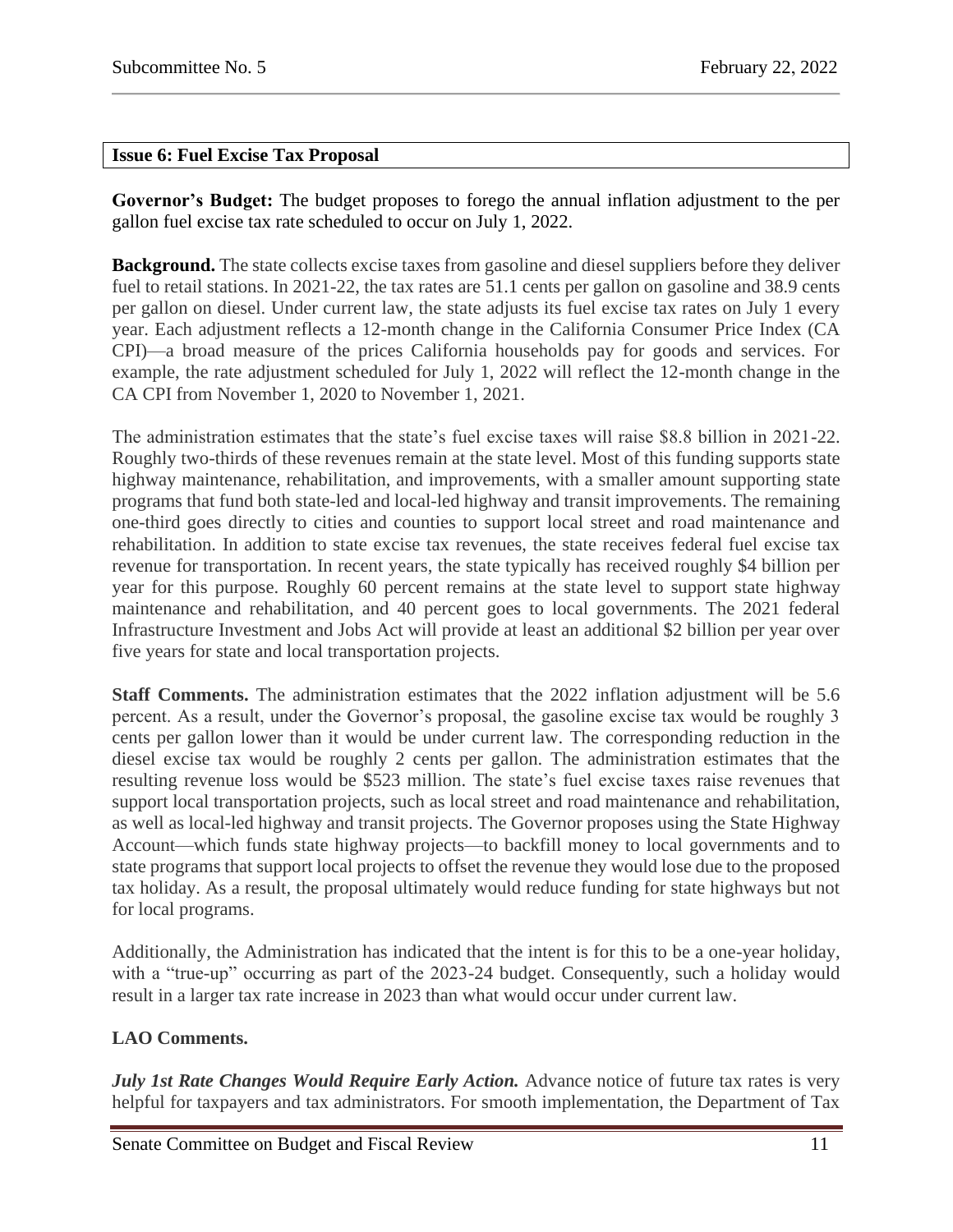and Fee Administration (CDTFA) generally advises state and local lawmakers to enact sales and excise tax rate changes at least 90 days before they go into effect. If necessary, CDTFA likely could implement a rate change on a shorter timetable, but passing a trailer bill in June would not leave enough time. Consequently, we advise the Legislature to treat July 1st fuel tax changes as an "early action" item to resolve in advance of the main budget package.

*Slightly Lower Prices at the Pump.* Available evidence suggests that lower excise taxes likely would result in lower retail prices. The exact effect on retail prices is uncertain, but most of the change in the tax rate likely would be passed through to prices at the pump. For example, if the state declined to increase the excise tax by 3 cents per gallon on July 1, retail gasoline prices likely would be 2 to 3 cents per gallon lower than if the state proceeded with the increase.

*Less Revenue for Future Highway Projects.* Any reduction to fuel tax rates would reduce fuel tax revenues. If the Legislature backfilled local funding as the Governor proposes, then the revenue loss primarily would reduce funding for state highway projects. The California Department of Transportation (Caltrans) plans such projects well in advance, so changes in 2022-23 revenue likely would affect funding for projects around 2024-25. Due to the State Highway Account's estimated beginning balance of \$3 billion in 2022-23, the revenue loss would not affect projects planned for 2022-23 or 2023-24.

The amount of the revenue loss depends on the amount of the rate reduction and on the number of gallons of fuel sold in 2022-23. Like all forecasts, fuel consumption forecasts are subject to uncertainty, but the administration's forecast—and the resulting revenue loss estimate of \$523 million—is reasonable.

*Effects on Fuel Consumption Likely Modest.* The administration has framed many of its January budget proposals as efforts to combat climate change. In contrast, lower fuel taxes—and the lower fuel prices that would result—likely would lead to higher fuel consumption, which in turn could lead to higher greenhouse gas (GHG) emissions and other forms of pollution. That said, two factors could make the net increase in GHG emissions modest—perhaps even zero. First, a temporary price reduction of a few cents per gallon likely would result in a small increase in fuel consumption. (For example, we estimate that the Governor's proposal would increase gasoline consumption in 2022-23 by roughly 0.1 percent to 0.2 percent.) Second, the state's cap-and-trade program sets a limit on GHG emissions across various sectors through 2030. If this emissions cap turns out to be binding, then any increase in GHG emissions from transportation fuels will be offset by an equal reduction in GHG emissions from other sources subject to the cap. (Other aspects of the proposal such as changes in state highway projects—also could have environmental effects.)

*Key Tradeoff: Lower Fuel Prices Now or More State Highway Projects Later?* As noted above, lower fuel taxes provide benefits for fuel purchasers but reduce funding for state programs (primarily state highway projects). As a rough guideline, for every \$175 million in revenue that the state forgoes, it can "buy" a one-cent per gallon reduction in gasoline tax rates (and a 0.7-cent per gallon reduction in diesel tax rates). The key question for the Legislature is what balance to strike between reducing fuel expenses and funding state highway projects. The connection between this fundamental policy choice and the annual inflation adjustment is tenuous at best, so we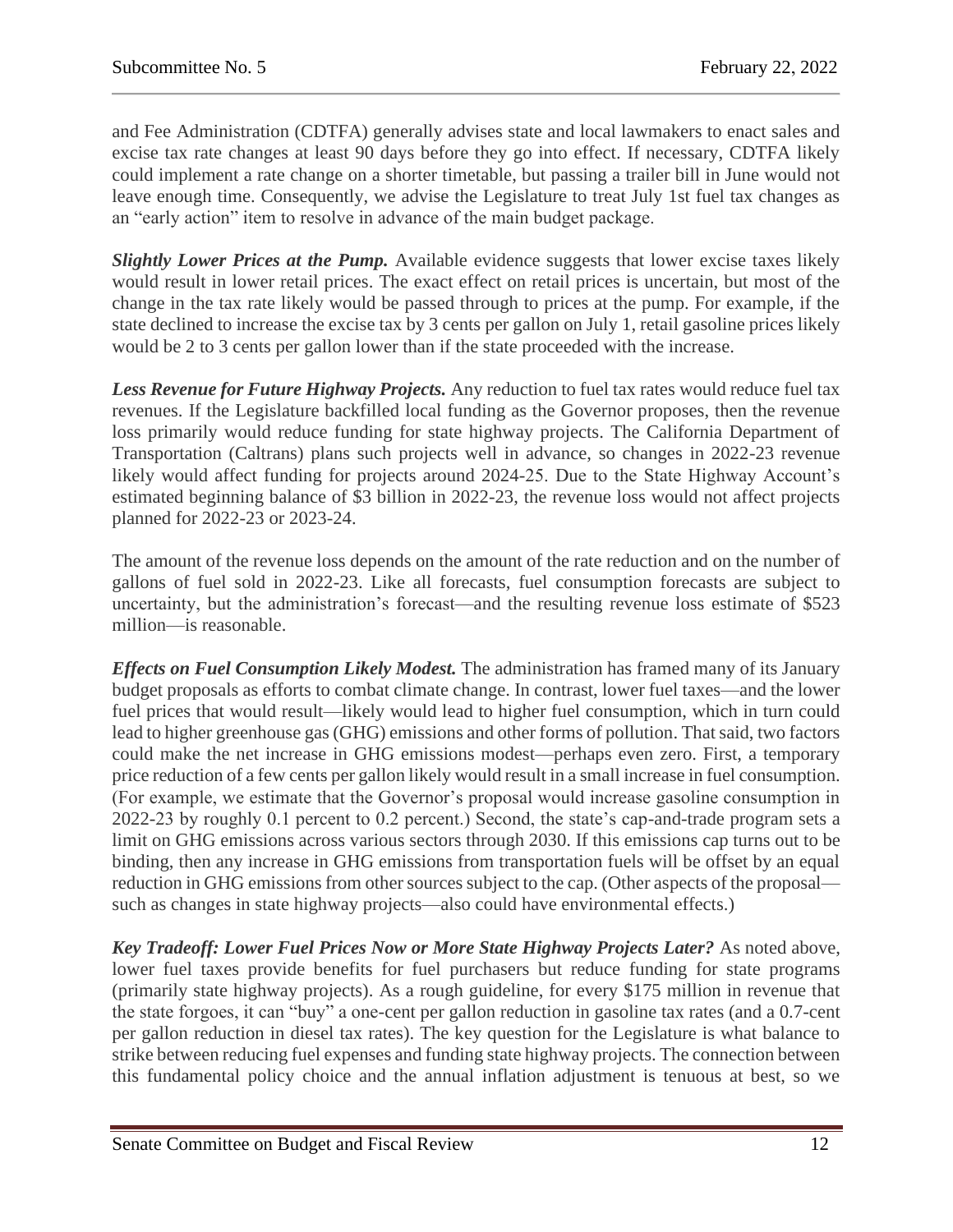encourage the Legislature to regard the Governor's proposal as just one among a wide range of options.

*Who Gains, and Who Loses?* Lower fuel taxes would help people who buy fuel. Future highway projects would help people who drive on highways. These two groups overlap heavily, but there are some key differences. The people who likely would gain the most from a fuel tax holiday are those who purchase a lot of fuel relative to their use of state highways—because they mostly use surface streets, or their vehicles consume a lot of fuel, or both. The people who likely would lose the most are those who use state highways extensively but purchase relatively little fuel—because they drive electric vehicles (or fuel-efficient vehicles more generally).

*One-Year Holiday Would Make 2023 Increase Steeper.* A one-year tax holiday would not change 2023-24 fuel tax rates. Consequently, such a holiday would result in a larger tax rate increase in 2023 than the one scheduled under current law. For example, the Governor's proposal effectively would combine the increases currently scheduled for 2022 and 2023 into a single, larger increase in 2023. Alternatively, the Legislature could consider making these adjustments in a few steps between July 2022 and July 2023.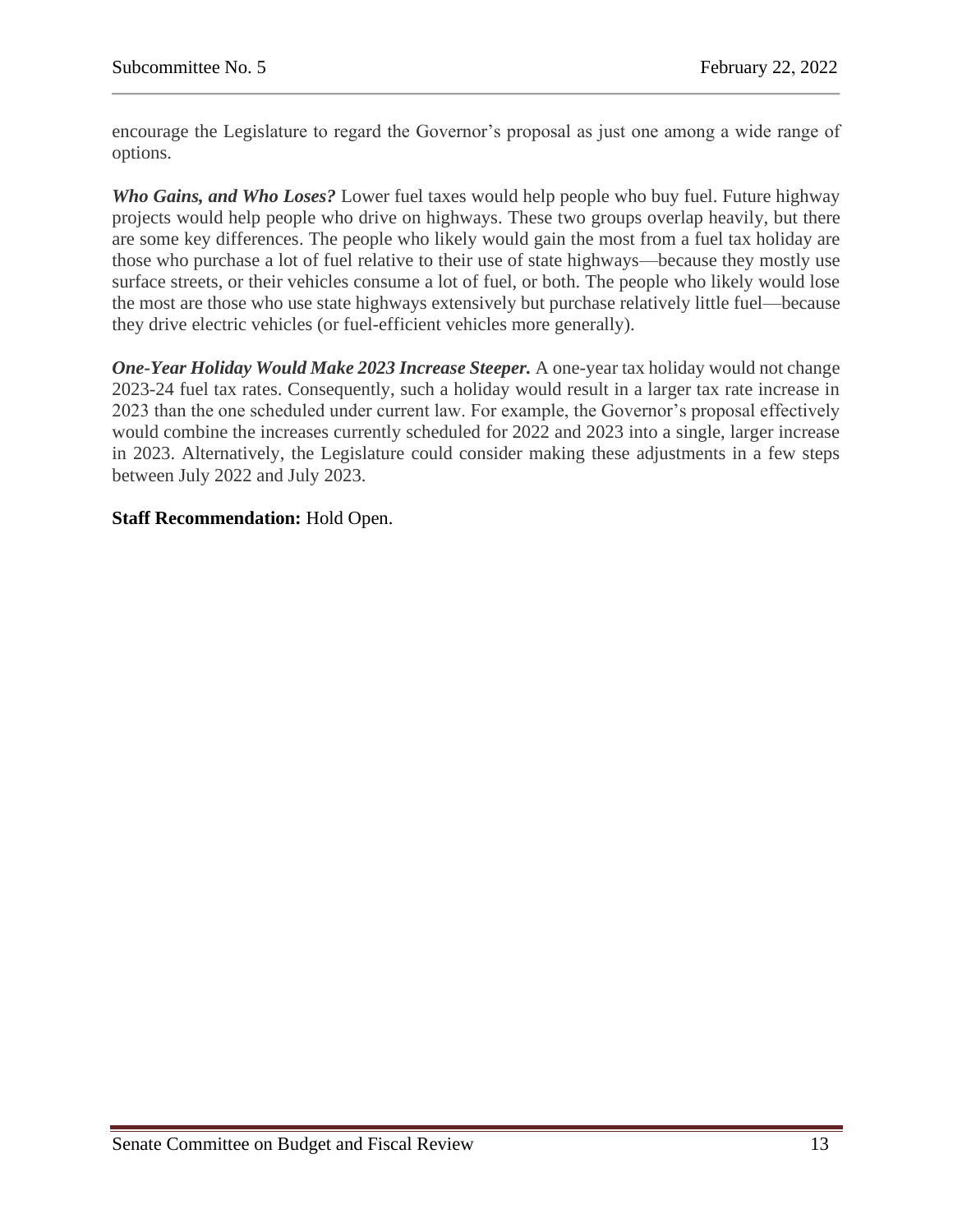# <span id="page-13-0"></span>**0521 CALIFORNIA STATE TRANSPORTATION AGENCY**

# <span id="page-13-1"></span>**Issue 7: Supply Chain Resilience and Port Infrastructure**

**Governor's Budget:** The budget includes \$1.2 billion one-time General Fund over two years for CalSTA to invest in port, freight and goods movement Infrastructure.

**Background.** California's ports are critical to the national supply chain. The Ports of Los Angeles and Long Beach move roughly 35 percent of all containers in the United States, approximately 40 percent of U.S. imports, and 25 percent of U.S. exports through the San Pedro Bay. California's nationally significant regional supply chains and goods movement networks have been negatively impacted by global disruptions, resulting in port congestion, extended shipping container dwell times, and bottlenecks farther downstream in the supply chain.

Both the state and federal government have recently provided funding for ports and freight rail. For example, the *2021-22 Budget Act* included (1) \$160 million in General Fund for zero-emission drayage trucks and infrastructure incentives, (2) \$280 million in General Fund for infrastructure projects at the Port of Oakland, and (3) \$250 million in federal funds to help ports offset initial impacts from COVID-19. In addition, the federal Infrastructure Investment and Jobs Act (IIJA) that was enacted in November 2021 includes \$17 billion for port infrastructure and \$5 billion for freight rail nationwide.

**Staff Comments.** The Administration has indicated that the requested funding would be administered by CalSTA, in collaboration with Caltrans, for port-specific high priority projects that increase goods movement capacity on rail and roadways at port terminals, including railyard expansions, new bridges, and zero-emission modernization deployment p. Of this funding, \$1.188 billion is for project funding and \$12 million is for state operations costs to support these projects. Project funding would be allocated by CalSTA with 70 percent going to infrastructure projects supporting goods movement related to The Ports of Los Angeles and Long Beach, and 30 percent to other high priority projects supporting ports and goods movement infrastructure in the rest of the state, including inland ports.

The Administration has indicated that funding would potentially prioritize projects identified in the California Freight Mobility Plan or the Emerging Major Projects Agreement between the U.S. Department of Transportation and CalSTA. However, it is unclear how projects would be selected or prioritized.

This request is part of a larger freight package, which includes funding at other departments, including:

- \$110 million for the California Workforce Development Board (CWDB) for a Goods Movement Workforce Training Campus in Southern California.
- \$40 million for the California Department of Motor Vehicles (DMV) to enhance California's capacity to issue Commercial Driver's Licenses (CDLs).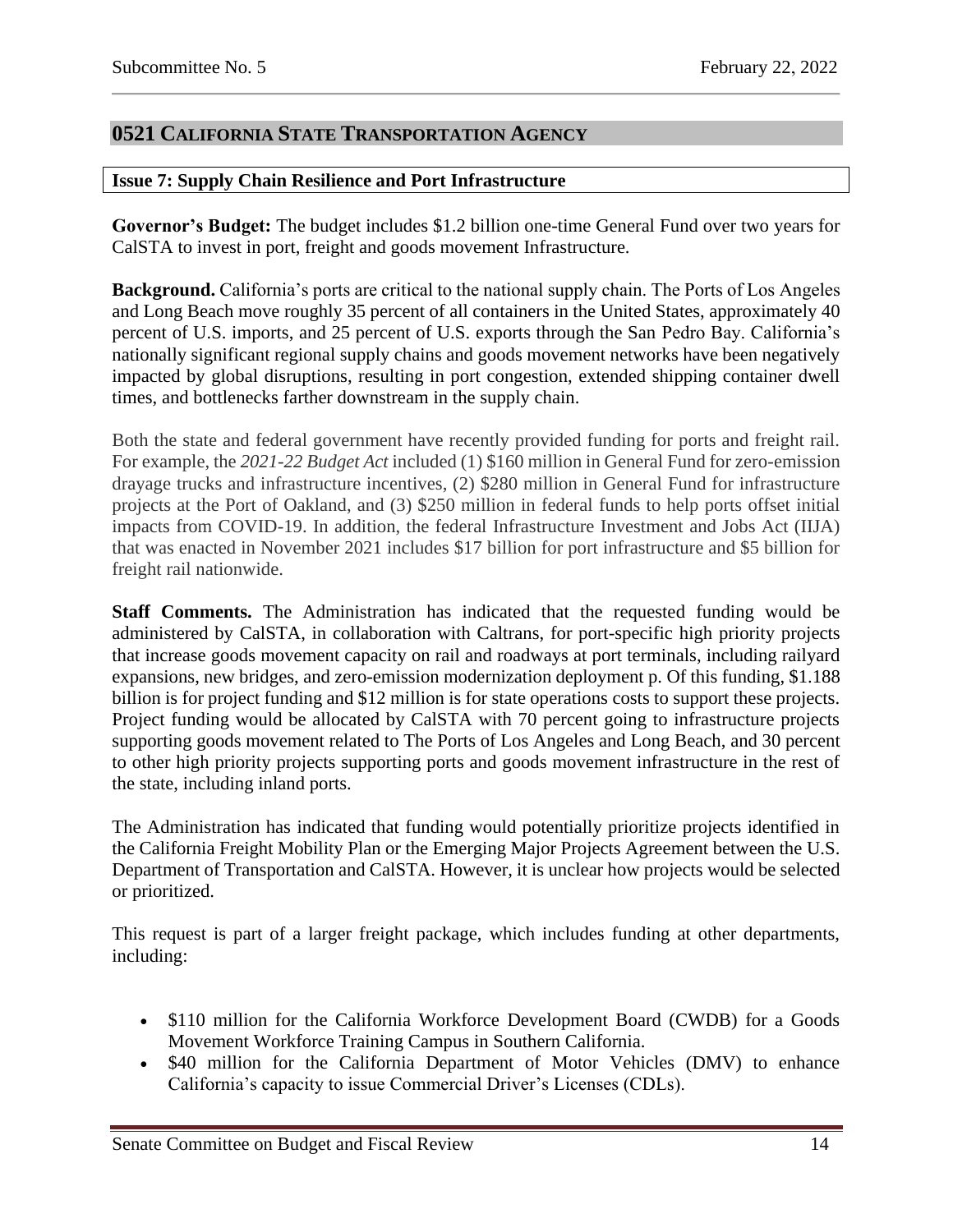• \$30 million for the Governor's Office of Business and Economic Development (GO-Biz) to provide funding for operational and process improvements at ports, which includes improving data connectivity and enhancing goods movement.

# **LAO Comments.**

**Proposal Addresses Long-Term Capacity Issues.** Many of the projects that this proposal would fund will take years to implement. This is in part because infrastructure projects are costly, time-intensive, and often require multiple phases of work to complete. Therefore, port improvement projects are intended to address long-term capacity issues—expanding the ability of ports and related goods movement infrastructure to move a greater number of containers than currently. In addition, these port infrastructure projects could have other benefits, such as reductions in greenhouse gas (GHG) emissions through the electrification of port vehicles and equipment. While these goals may be worthwhile, it is important to recognize that such infrastructure projects will not address the more immediate issues with the current supply chain disruptions, such as delays in goods movement, stalled ships near ports, and insufficient space for containers at ports.

*Proposal Lacks Key Details.* This proposal would create a new program intended to fund projects that meet certain goals, such as reduce GHG emissions, promote transportation equity, and reduce freight-related injuries and deaths. However, the Governor's proposal lacks detail on how projects will be assessed and prioritized for funding. According to CalSTA, this is because additional stakeholder feedback is needed before determining funding guidelines. Such limited information on how the program will be implemented makes it difficult for the Legislature to assess whether the program is aligned with its priorities, or if additional legislative direction is warranted. For example, additional information on how this new program differs from existing programs that fund similar port, freight, and goods movement infrastructure would be helpful for the Legislature to determine whether a new program is needed. In addition, the proposal has few accountability measures and no reporting requirements, which in turn will make future legislative oversight of the program's implementation and outcomes challenging.

*Unclear Whether Geographic Allocations Reflect Needs. According to CalSTA, 70 percent of* the funding is proposed to go towards projects related to the Ports of Los Angeles and Long Beach because the majority of the goods movement occurs in this region. However, it is unclear whether this split in funding is reflective of the infrastructure needs in ports, freight, and the goods movement system. For example, Los Angeles and Inland Empire projects (which include projects outside of the Ports of Los Angeles and Long Beach) constituted roughly one-third of estimated costs for projects included in the 2020 California Freight Mobility Plan, followed by the Bay Area (nearly one-third) and San Diego (about one-sixth).

*Project Costs Range Widely.* Costs for port, freight, and goods movement infrastructure vary significantly. For example, the 2020 California Freight Mobility Plan identified more than 300 freight projects that could be implemented in the next several years, and these project costs ranged from \$350,000 to \$6 billion, with the median cost at about \$50 million. The wide range of costs reflects how varied these projects can be, especially in regards to scale. Therefore, without a clearer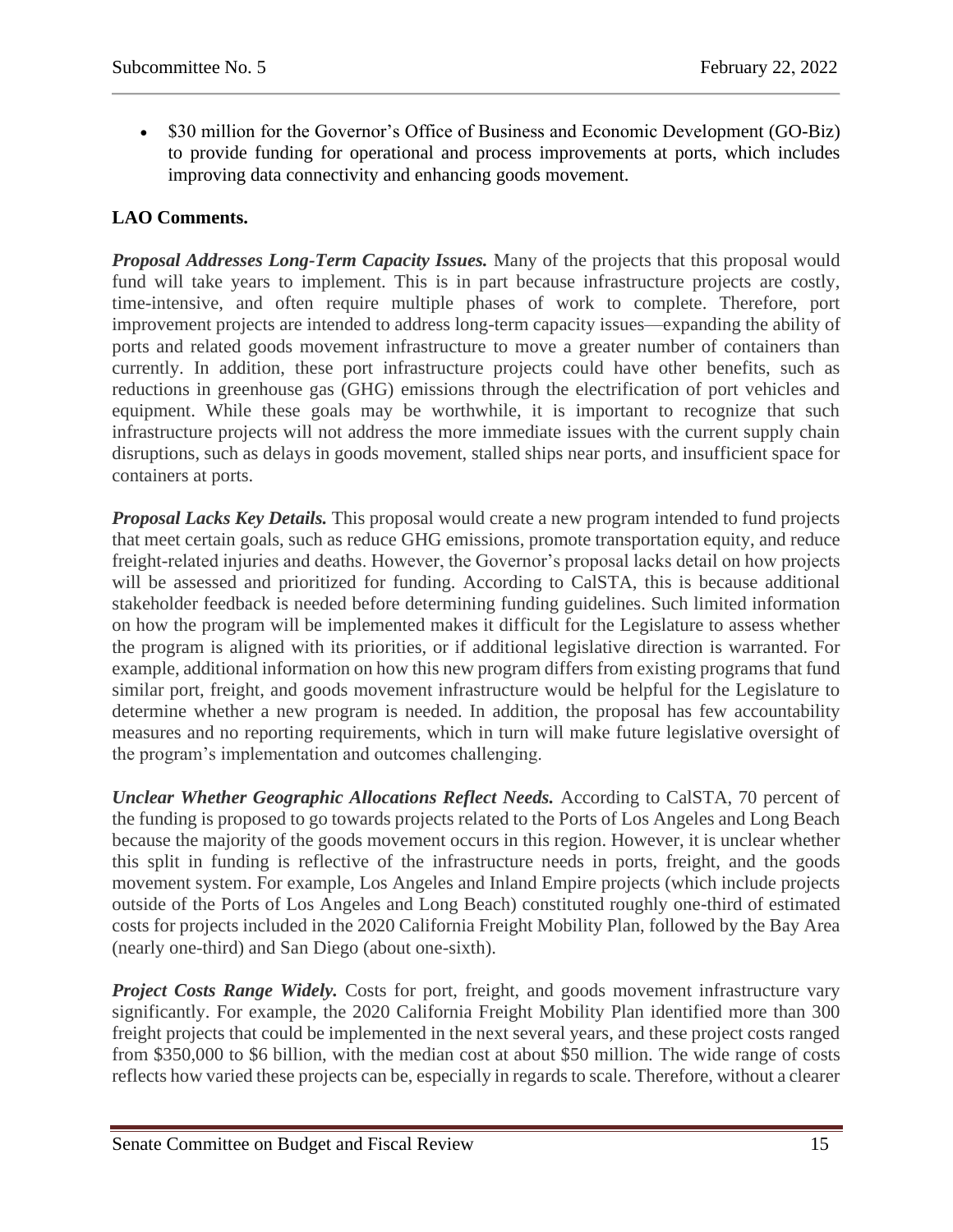understanding of which types of projects will be prioritized, it is difficult to assess how many projects can be implemented with the proposed level of funding.

*Federal Funding Anticipated, but Allocations Unclear.* As discussed above, IIJA includes several billions of dollars for port and freight rail infrastructure. However, the amount of funding California will be eligible for and ultimately receive currently is unclear. Further federal guidelines on allocation of funding is anticipated in the coming months. Without a clear understanding of how much funding the state is eligible for, and for what types of projects, it is difficult to ascertain how state funding can best complement federal funds and how state funds could be leveraged to maximize federal funds.

*Funding Excluded From SAL.* The Governor excludes the proposed spending from the SAL, as the funds would primarily support infrastructure projects. As a result, the Legislature has limited flexibility to reallocate funding from this proposal to other purposes. The Legislature would generally need to repurpose the associated funding for other SAL-related purposes, such as tax reductions or an alternative excluded expenditure.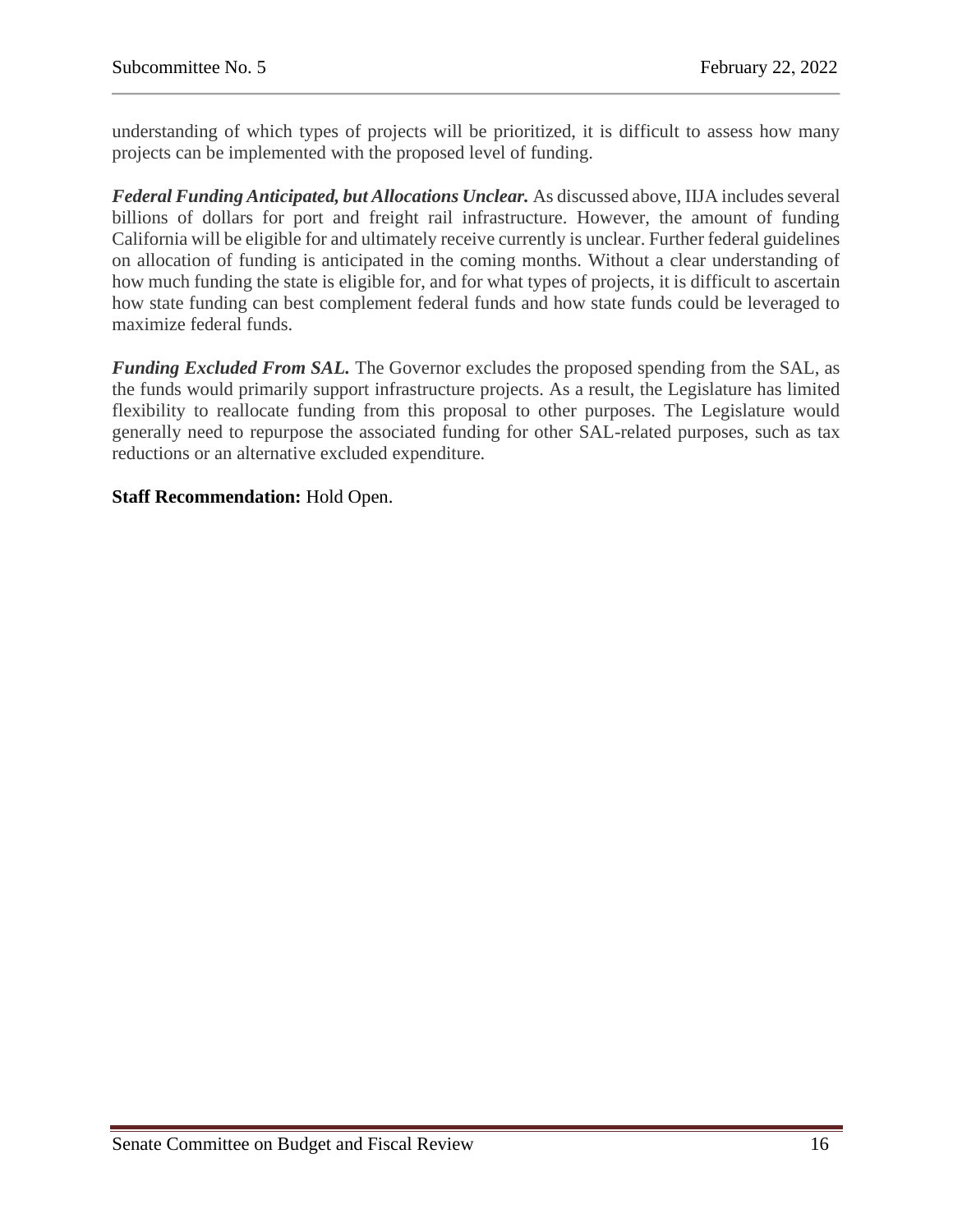### <span id="page-16-0"></span>**Issue 8: CalSTA Operational Needs**

**Governor's Budget:** The budget includes 3.0 positions and \$1.156 million ongoing for multiple operational needs, including establishing an agency-level freight policy team, funding transportation research projects, and supporting increased rent costs.

**Background.** At the state level, efforts to reduce air pollution and address other environmental problems began in the 1990s with a series of legislation that mandated reductions in port-related congestion and eventually led to the PierPass program in 2005. The California Air Resources Board (CARB) accelerated targets for freight related emissions reductions after passage of Chapter 488, Statutes of 2006 (AB 32). In 2007, the federal government implemented the Safe, Accountable, Flexible, Efficient Transportation Equity Act: A Legacy for Users (SAFETEA-LU). The SAFETEA-LU formalized freight funding programs and requires states to develop a comprehensive freight management plan that describes the freight transportation system, evaluates performance, and includes an investment plan for improvements. In 2015, the federal government implemented the Fixing America's Surface Transportation (FAST) Act, which requires states to develop a freight mobility plan as a condition of federal funding. Most recently, the Bipartisan Infrastructure Investment and Jobs Act (IIJA) created a new Office of Multimodal Freight Infrastructure and Policy at the U.S. Department of Transportation.

Prior to December 2021, CalSTA's headquarters was located at the Jesse Unruh building at in downtown Sacramento California. However, this building is currently undergoing a renovation, which required CalSTA to move its headquarters and enter into a new lease agreement with increased costs.

**Staff Comments.** The Administration has indicated that this request has the following components:

- 1.0 Deputy Secretary for Freight Policy, 1.0 Senior Transportation Planner, 1.0 Associate Governmental Program Analyst (AGPA), and \$522,000 ongoing to establish a freight policy team that would oversee and coordinate freight policy across the state.
- \$500,000 ongoing to provide the agency with a baseline budget to conduct research projects that will inform transportation policy and support CalSTA in achieving its strategic priorities.
- \$135,000 to support increased rent costs from CalSTA's move from the Jesse Unruh building to a new facility.

Currently, freight policy in California is fragmented, with multiple agencies involved and unclear lines of authority and responsibility. Responsibility and authority for freight transportation is spread among three departments: (1) The California Department of Transportation (Caltrans), (2) CARB, and (3) The Governor's Office of Business and Economic Development (GO-Biz):

• Caltrans oversees the Office of Freight Planning (OFP), which is charged with development of the California Freight Mobility Plan and with all issues related to freight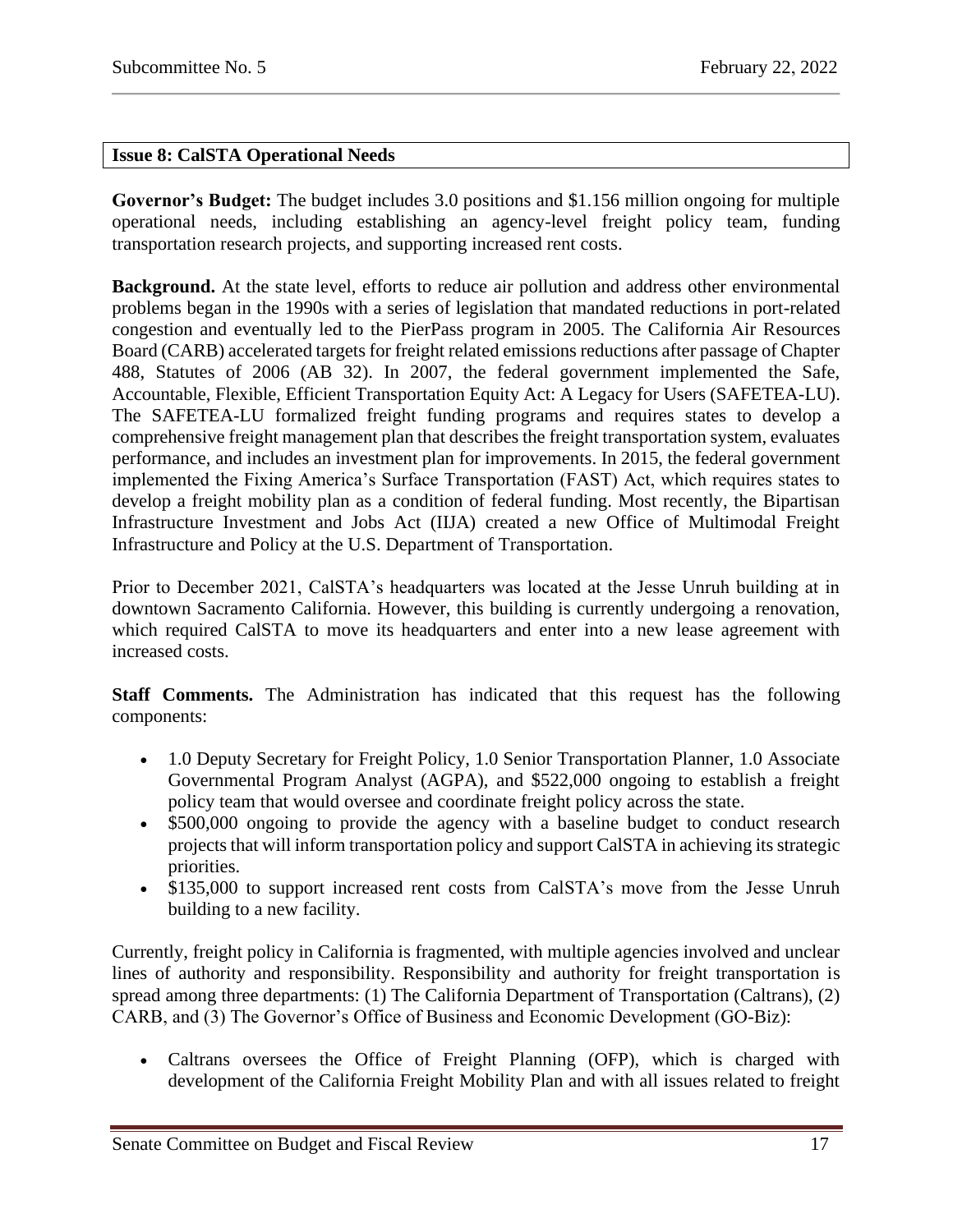transportation, such as conducting the studies and coordinating the projects funded under the California Proposition 1B bond program.

- CARB is responsible for regulating freight transportation, and Chapter 728, Statutes of 2008 (SB 375) extends its regulatory power to Regional Transportation Plans. CARB is also the authority for the Low Carbon Fuel Standard and the enforcement agency for the California Sustainable Freight Action Plan (CSFAP). The CSFAP establishes clear targets to improve freight efficiency, transition to zero-emission technologies, and increase competitiveness of California's freight system.
- GO-Biz administers the economic competitiveness portion of the CSFAP.

Under this system, there is no single point of management for the state's freight policy, and there is no formal mechanism for cooperation among the agencies and departments that have responsibility. CalSTA has been working in coordination with state and federal partners throughout the pandemic, including on issues affecting the recent supply chain disruptions. The Administration has indicated that the requested positions would help CalSTA adopt a leadership role in developing and administering freight policy across the state.

Additionally, the Administration has noted that CalSTA does not currently have a dedicated research budget. However, several departments that CalSTA either oversees or regularly works with, including Caltrans and the Air Resources Board, have significant research budgets. CalSTA has in the past partnered with these departments for research needs. CalSTA is frequently statutorily required to provide evaluations on pilot programs, task forces, and policies, where no funding is appropriated to the agency. Occasionally, CalSTA will contract with consultants to assist with evaluations, studies and reports to comply with statutory requirements. These instances have required CalSTA to obtain funding from departments to comply with statutory obligations.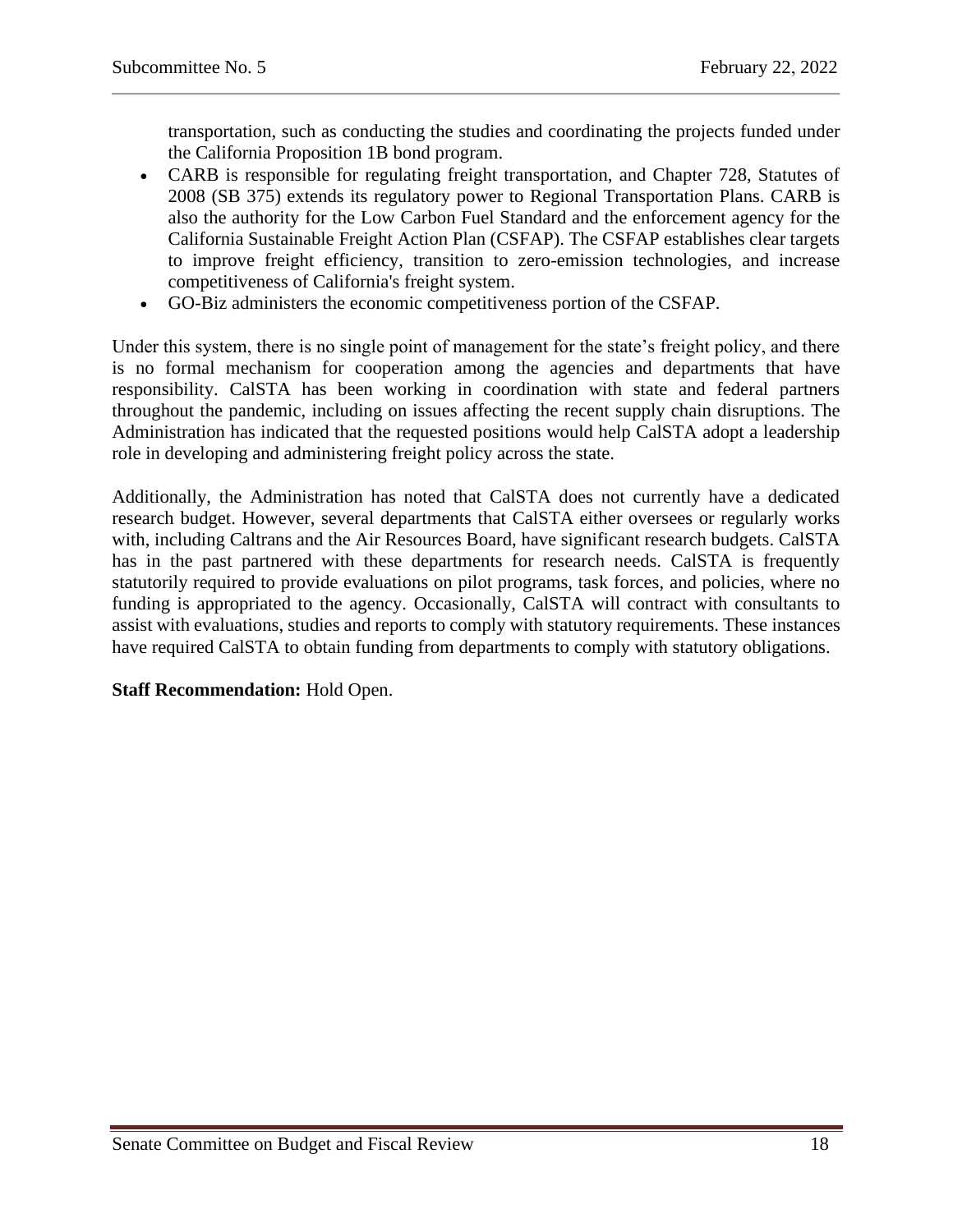# <span id="page-18-2"></span><span id="page-18-1"></span><span id="page-18-0"></span>**2600 CALIFORNIA TRANSPORTATION COMMISSION 2660 CALIFORNIA DEPARTMENT OF TRANSPORTATION 2740 CALIFORNIA DEPARTMENT OF MOTOR VEHICLES**

#### <span id="page-18-3"></span>**Issue 9: Implementation of SB 339**

**Governor's Budget:** The budget includes \$6,010,000 in State Highway Account (SHA) over two years and 6 two-year, limited-term positions for Caltrans to conduct the road charge revenue collection pilot authorize by Senate Bill 339 (Chapter 308, statutes of 2001,Wiener). Additionally, The Department of Motor Vehicles (DMV) requests \$171,000 SHA and 1 two-year, limited term position and the California Transportation Commission (CTC) requests \$200,000 in one-time funding to support the pilot.

**Background.** Senate Bill 1077 (Chapter 835, Statutes of 2014) formally started California's study of a road charge tax system and required the California State Transportation Agency (CalSTA) to complete a statewide pilot to test the feasibility of charging a fee based on vehicle miles traveled. SB 1077 required the CTC, in consultation with CalSTA, to create a Road Usage Charge Technical Advisory Committee (TAC) to make recommendations to CalSTA on the design of the pilot study. Caltrans was tasked with implementing the pilot and providing technical support for the road charge research effort. Caltrans conducted this initial study with 5,000 vehicles over 9 months from July 2016 to March 2017. Results largely proved the feasibility of a road charge tax program, but the final report noted key areas of further research that were needed to ensure driver privacy, data security, and prevent tax fraud.

Senate Bill 339 (Wiener, Chapter 308, Statutes of 2021) was signed by the Governor on September 24, 2021 to continue the state's exploration into the feasibility of transportation revenue from a fee charged per mile of vehicle travel (a road charge). SB 339 directs CalSTA to implement a pilot that assesses two different mileage rate options and collects actual road charge revenue into state funds. An interim report to the Legislature is due July 1, 2024, with the final report no later than December 31, 2026. The final report will evaluate the road charge collection effort and the potential of a road charge for sustainable and equitable transportation funding.

**Staff Comments.** The Administration has proposed implementing a pilot that includes 750 participants to create a sufficient sample size to meet the intent of SB 339 to study behavior changes caused by two separate mileage collection rate options. One group of participants would test a flat per mile rate and the other would test a variable per-mile rate, based on the fuel economy of the car being driven. Caltrans has indicated that they could perform a 50 vehicle pilot, using state vehicles and mileage meters that Caltrans already owns, but it is unlikely that this would meet the requirements of SB 339.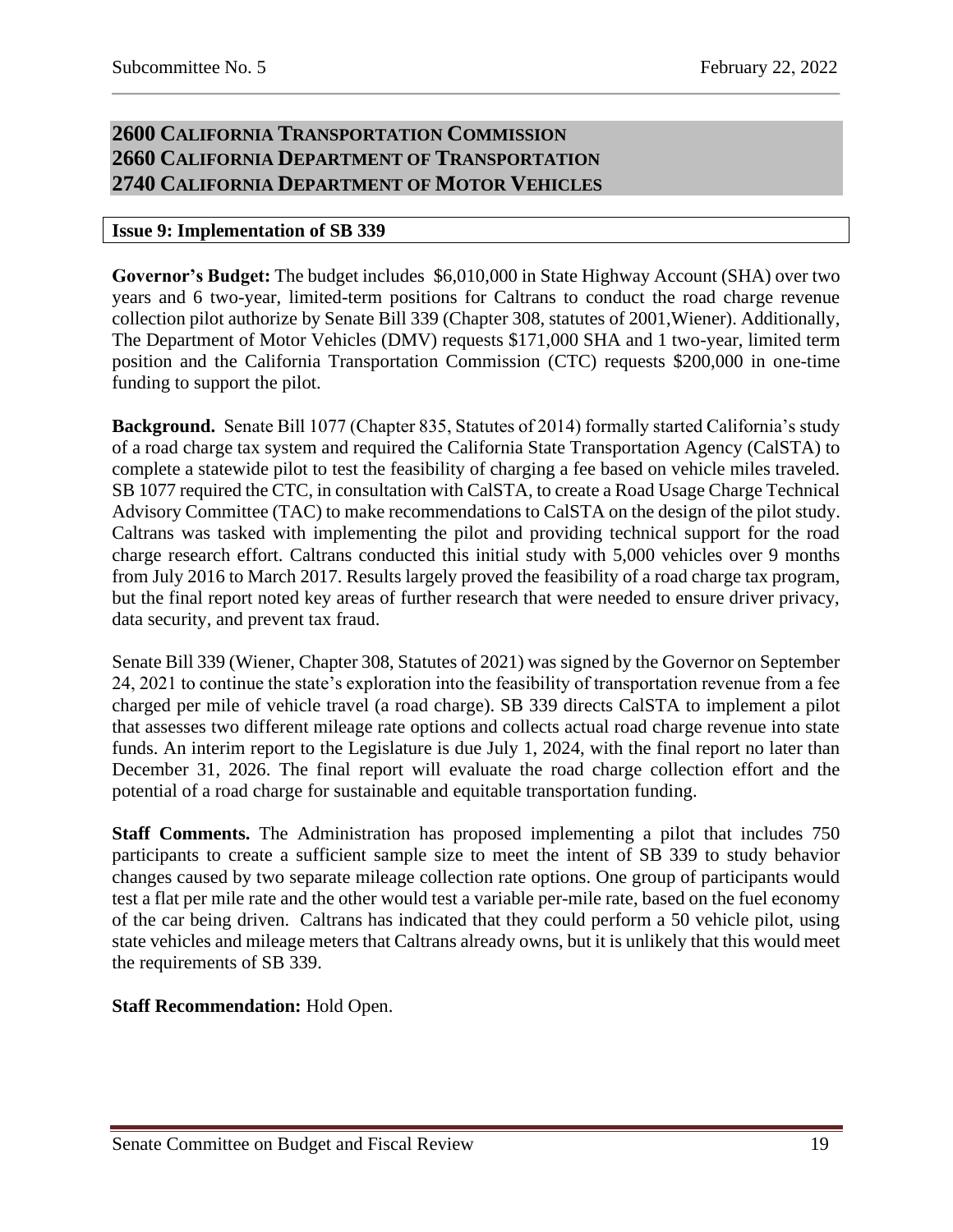# <span id="page-19-0"></span>**2660 CALIFORNIA DEPARTMENT OF TRANSPORTATION**

### <span id="page-19-1"></span>**Issue 10: Advantage Management System Augmentation**

**Governor's Budget.** The budget includes \$8,000,000 in one time funding from the State Highway Account to upgrade the department's Financial Management System to a supported version of the CGI Advantage software.

**Background.** Caltrans implemented a commercial off-the-shelf (COTS) Enterprise Resource Planning (ERP) system, CGI Advantage v3.7, in July 2010. As a result of this approved enterprise financial management system effort, Caltrans was deferred from Financial Information System for California (FI\$Cal) with the understanding that Caltrans would be required to seek approval from the Department of FI\$Cal, if Caltrans needed to upgrade its software. Caltrans has not upgraded the system since the 2010 implementation, and the ERP vendor has released six versions of CGI Advantage during that time.

In 2018, Caltrans informed the Department of FI\$Cal that CGI Advantage v3.7 needed to be upgraded, because the system was no longer supported by the vendor and at end-of-life. FI\$Cal conducted a Fit/Gap Analysis in May 2020 and issued its conclusion in October 2020 identifying significant gaps. Caltrans and Fi\$Cal discussed migrating Caltrans onto the Fi\$Cal system in 2021.

**Staff Comments.** In 2021, Caltrans and Fi\$Cal determined that the onboarding process to bring Caltrans into the Fi\$Cal system would require a minimum of three years and the projected go-live date would be July 1, 2025. In the interim, Caltrans reiterated the need to upgrade Advantage to sustain its operations during the onboarding period through to the FI\$Cal go-live date. FI\$Cal acknowledged Caltrans' complex financial management system and supported the need to upgrade CGI Advantage to sustain operations. The Administration has indicated that upgrading CGI Advantage v3.7 to version 4.x will provide the required system stability, functionality, and security to sustain Caltrans' financial operations during the FI\$Cal onboarding period.

While this request is broadly reasonable, it should be considered in the context of other major IT efforts Caltrans is currently undertaking, which will be discussed later in this agenda.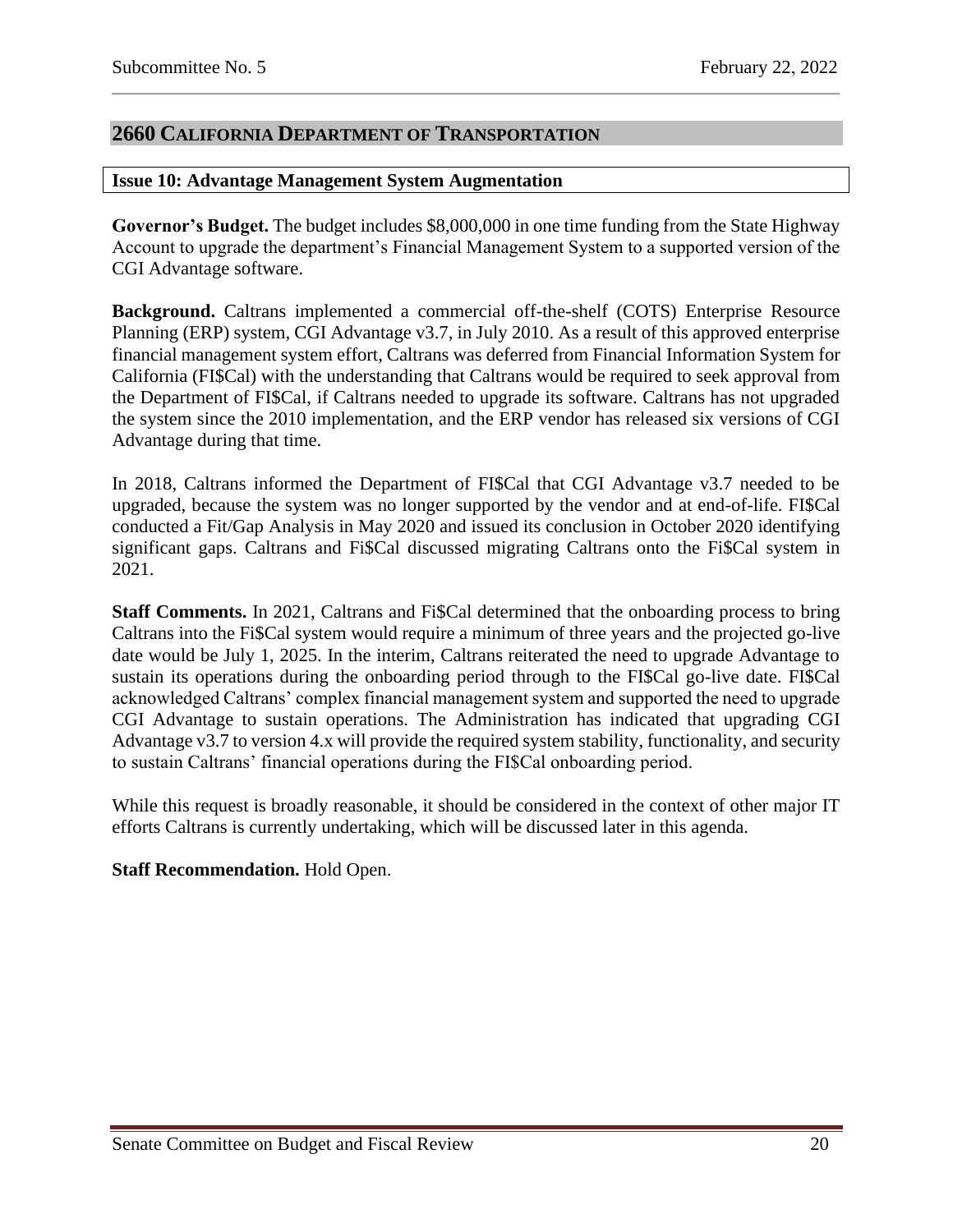#### <span id="page-20-0"></span>**Issue 11: Information Technology Proposals**

#### **Governor's Budget.** The budget includes several IT-related proposals. These include:

- A one-time increase of \$535,000 State Highway Account to complete Project Approval Lifecycle stage 3 for the Enterprise Data Governance Technology Solution project.
- \$18,640,000 in 2022-23, \$16,749,000 in 2023-24, and \$937,000 in 2024-25 and ongoing from the State Highway Account for six permanent positions, contract resources, and equipment to increase data storage and protection.
- \$6,858,000 in 2022-23 for ten positions for Transportation System Network Replacement (TSNR) Year 2 project costs.
- \$8,251,000 in 2022-23, \$8,901,000 in 2023-24, and \$4,469,000 in 2024-25 and ongoing State Highway Account for 26 permanent positions and Traffic Operations Systems Network (TOSNet) cybersecurity enhancements.

**Background.** Caltrans instituted a formal enterprise data governance program beginning in late 2017, which included the Caltrans Data is Authoritative Trusted and Accessible (CTDATA) initiative. Currently, each business area develops processes and methods of data management, documentation, and sharing separately through an array of manual and automated approaches. Caltrans an enterprise-level data governance system allows Caltrans to adopt a consistent and comprehensive practice to how data is governed and managed.

Caltrans' Information Technology Program – Infrastructure Management Division is responsible for the management of Caltrans' Data Storage and Protection Program and works with Caltrans business programs to maintain adequate data storage and protection capacity to meet ongoing, routine business needs. Many parts of the department collect and/or utilize very large data files (ranging from hundreds of gigabytes to terabytes in size) that need to be organized and stored.

The federal government requires Caltrans to collect the roadway inventory information for all public roads. Caltrans must comply with federal mandates and avoid the loss of federal funding by developing an updated Transportation System Network system with the required capabilities. The current TSN does not meet federal requirements for data collection and coverage of all public roads and needs updating.

The Caltrans 2017-2022 Cybersecurity Roadmap Wave III plan calls for increased cybersecurity protections for California's critical infrastructure roadway operational components and the IT applications used to support the Department. The Caltrans TOSNet has over 20,000 Operational Technology (OT) elements that are part of the critical infrastructure and currently these OT systems do not have cybersecurity protections. Information from OT systems is relayed to the Caltrans' transportation management centers (TMC), co-managed with the California Highway Patrol, which serve as the nerve centers for highway operations throughout the state.

# **Staff Comment.**

*Enterprise Data Government:* The Administration has indicated that the requested resources will fund activities to develop an IT project to determine an enterprise set of data governance and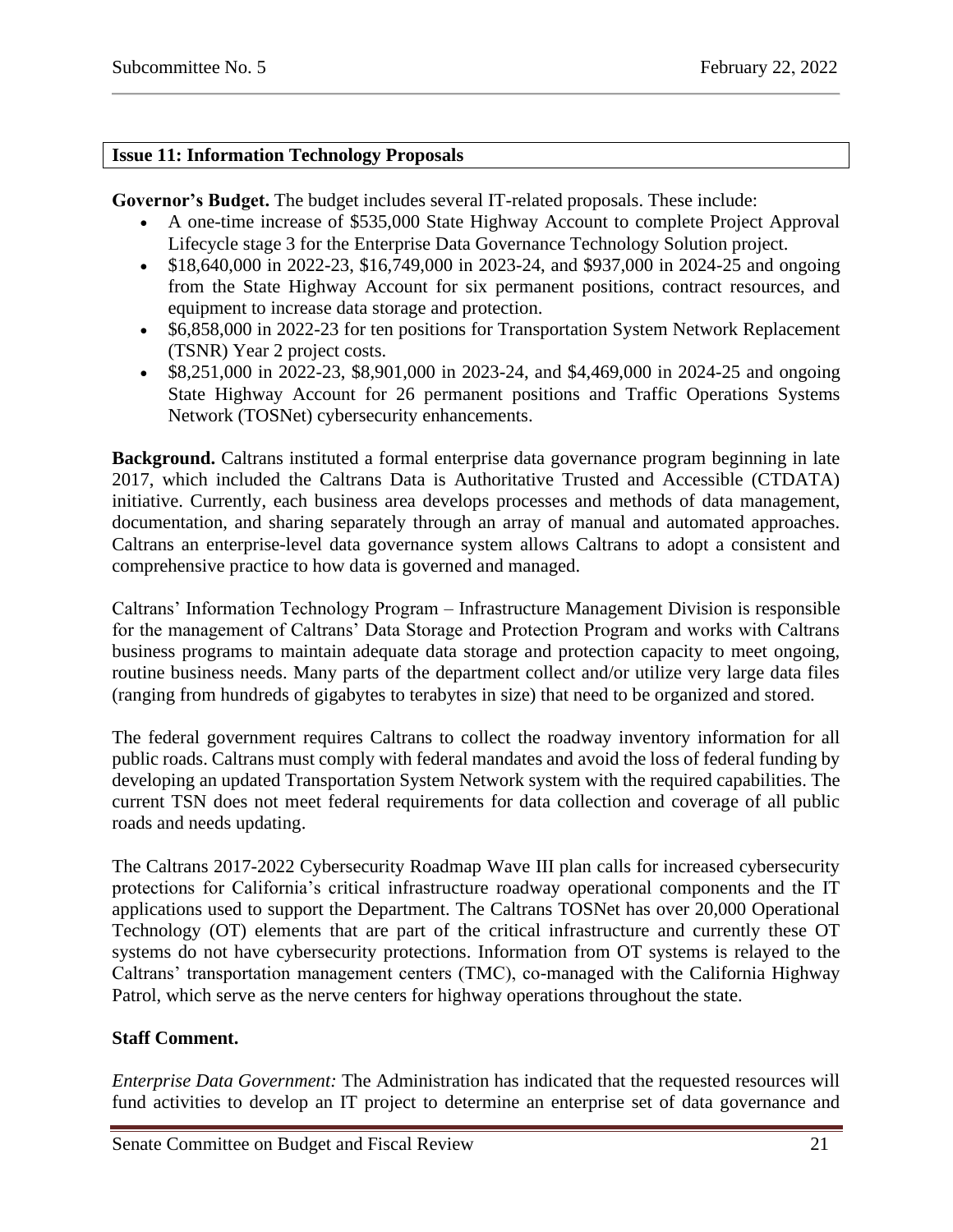management tools, which will be made available for all Caltrans staff to use. The implementation of this project will require additional funds in future years.

*Enterprise Data Storage:* Caltrans has indicated that there is no consistent funding in place to fund current data storage needs and enable annual expansion of storage and protection – program data volumes are increasing each year driven by more transportation projects and the increasing use of technology for data and image collection which results in higher density images and larger file sizes. Caltrans has indicated that the requested resources will allow for the establishment of a Storage Engineering and Data Protection Office as well as the expected data and storage growth over the next two years.

Caltrans plans to spend \$12.2 million to purchase 2.5 petabytes of storage in FY22-23 and \$11.8 million to purchase 2.3 petabytes in FY23-24. However, Caltrans anticipates costs in future years to continue the work of the office.

*TSN:* Caltrans previously submitted a request in 2020–21 for a one-time System Development and Implementation cost (over three years) plus annual ongoing maintenance and operations costs. The BCP was approved for Year 1 (of the TSNR Project) for \$5,423,000 using Caltrans redirected resources. While Caltrans internally redirected funds for the TSNR project in 2020–21, a project delay prevented the department from spending all of the funding on the actual project. Instead, Caltrans prioritized hiring inventory module staff and acquiring IT Infrastructure items, which includes pre-work for the project.

*TOSNet:* The Administration has indicated that, over the two year period of the TOSNet request, Caltrans will work with the Department of Finance and the California Department of Technology to evaluate resource utilization and outcomes related to this proposal, as well as to identify outstanding TOSNet cybersecurity resources needed. Caltrans anticipates a need for additional ongoing resources for TOSNet Cyber Security. Part of the new TOSNet design is the introduction of network access control (NAC) functionality which will address National Institute of Standards (NIST) and other state and federal cybersecurity guidelines and standards in the security domains of identify, protect, detect, respond and recover. The primary benefits of a NAC solution are network visibility, improved authentication and segmentation that enable rapid isolation of unusual acting devices before they can affect Traffic Operations statewide.

These requests, taken independently, correctly identify a number of issues with Caltrans' technological infrastructure and operations. However, they are all likely to increase out year costs. The Legislature may want to consider getting a better understanding of the expected out year costs of these proposals before acting.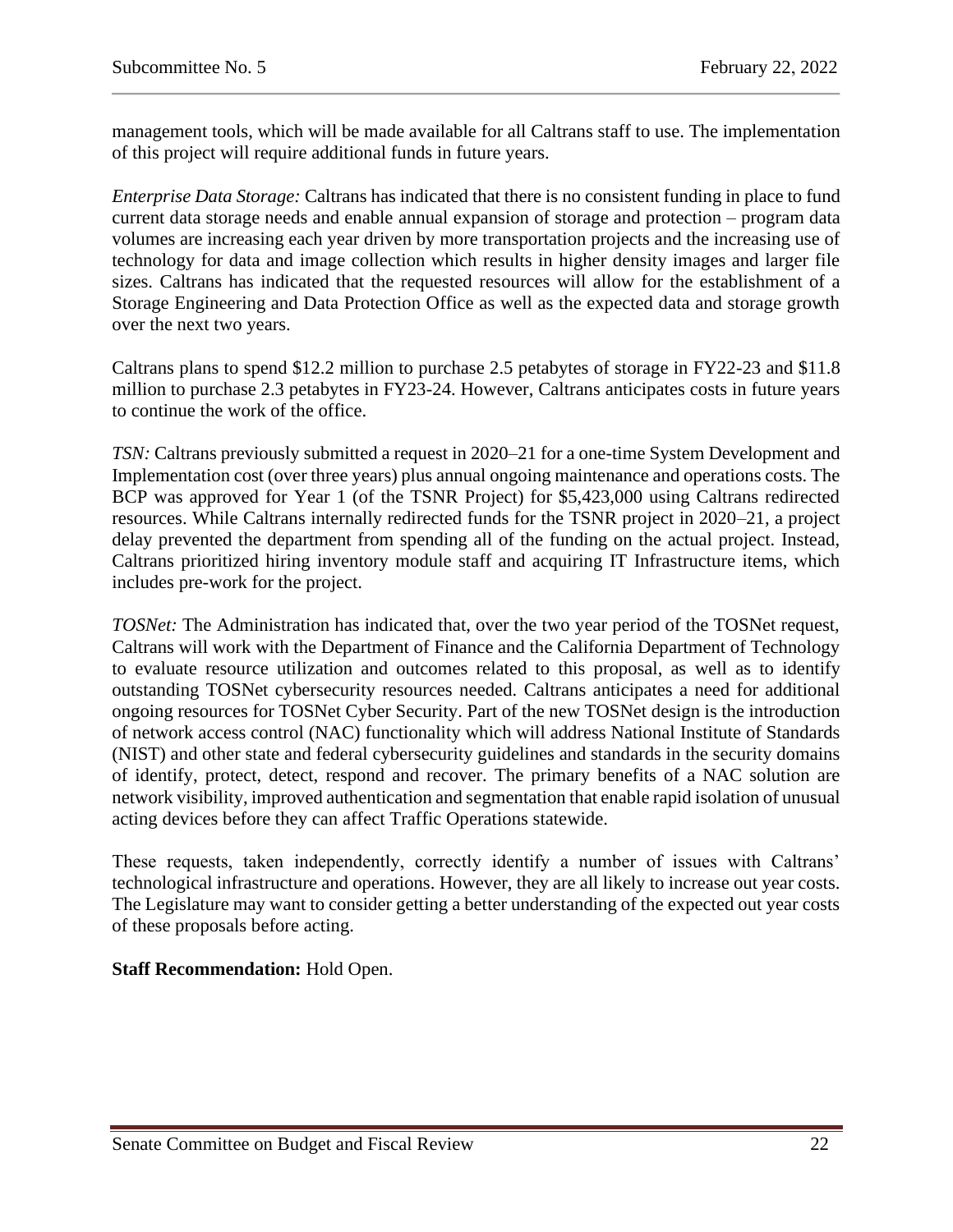#### <span id="page-22-0"></span>**Issue 12: Fleet Replacement**

**Governor's Budget.** The budget includes \$176,000,000 annually for 2 years from the State Highway Account (SHA) to begin replacing Caltrans' aging fleet and to install zero emission vehicle (ZEV) infrastructure and fast fueling infrastructure to meet state mandates and regulations.

**Background.** Currently, Caltrans operates the largest and most diverse fleet in California with more than 12,000 vehicles ranging in size from light (8,500 Gross Vehicle Weight Rating [GVWR]) and below which includes half-ton pick-ups and sport utility vehicles; medium & heavy (over 8,500 GVWR) which includes F450s (class 4 truck) and heavy-duty diesel trucks; and offroad (over 25 horsepower) which includes diesel-fueled construction equipment. n 1993, Caltrans' annual vehicle replacement budget was \$40,000,000. The annual vehicle replacement budget has not increased, and in 2020-21 was only able to replace 162 vehicles— substantially fewer than when the budget was first set almost thirty years ago.

Over 8,000 vehicles in the Caltrans fleet are eligible for replacement under current state fleet management guidelines, including approximately 600 vehicles that have been permanently removed from service and over three thousand vehicles with over 150,000 miles. In addition to the existing state fleet, Caltrans rents over 3,000 vehicles annually at a cost of more than \$20,000,000.

Currently, 50 percent of Caltrans' medium and heavy-duty fleet continue to emit harmful emissions due to a lack of emission control technology which is available on newer fleets. 800 of the department's medium and heavy-duty trucks are older than 2007 and 475 of its medium and heavy-duty trucks range in age between 2007 and 2010. These two years are significant because these were milestone years for federal particulate matter (PM) and nitrogen oxides (NOx) emission reduction requirements on heavy duty engine manufacturers.

Several existing state or local rules and regulations. These include:

- EO N-79-20, which set new statewide goals to phase out gasoline-powered cars and trucks in California, ordered CARB to develop ZEV purchase requirements for state agencies when replacing their fleets.
- CARB's proposed Advanced Clean Fleet regulation, which is expected to be signed in 2022, will require public agencies like Caltrans to purchase ZEV when replacing their fleet (50 percent of purchases between 2024-2026 and 100 percent of purchases starting in 2027).
- Current CARB rules, including the In-Use Off-Road Diesel-Fueled Fleet rule and the Airborne Toxic Control Measure (ATCM) for Diesel PM from Portable Engines rule implement targets for emission levels that require Caltrans to replace 260 fleet units and 46 engines to meet compliance targets.
- DGS mandates outlined in SAM sections 4121.1 and 4121.9 require state agencies to prioritize the purchasing of ZEV in all vehicle categories where programmatically feasible when replacing their fleets.
- South Coast Air Quality Management District (SCAQMD) rules 1186.1 and 1196 require the purchasing of less-polluting sweepers and alternative fueled vehicles when replacing heavy-duty fleet by agencies who operate within their jurisdiction.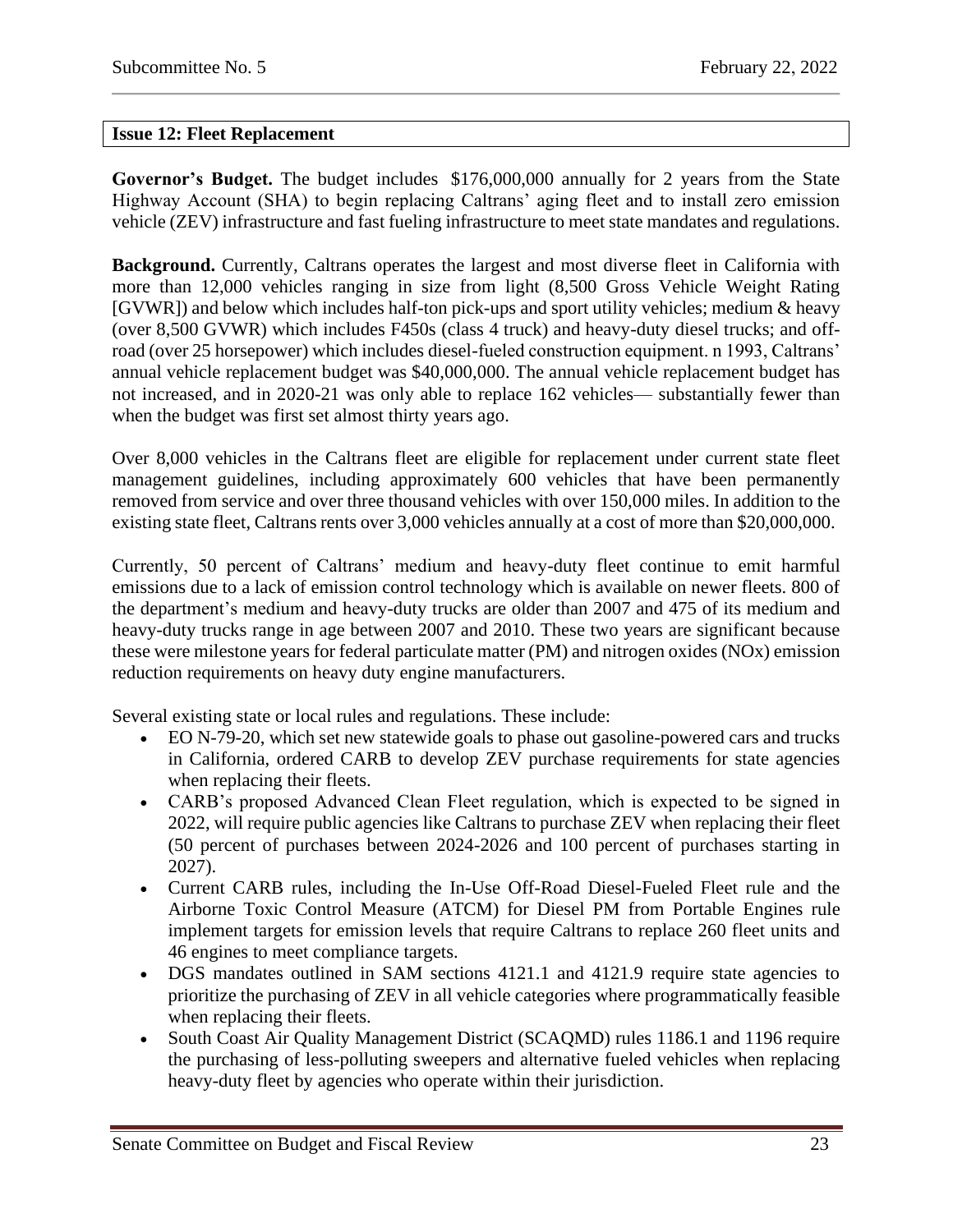**Staff Comments.** The Administration has indicated that the requested funding would lead to the following outcomes:

- There will be 3,000 vehicles replaced over the two year period including 500-600 new ZEVs.
- Replace 91 to 106 fleet units annually to address CARB off Road rule.
- In year 1 Caltrans will install level 2 chargers at 148 locations and level 3 chargers at 15 locations. Year two expands beyond that and involves assessments and/or installations of an additional 300 level 2 chargers and 84 level 3 chargers.

It is worth noting that the requested funding would allow for the replacement of 3,000 units and the construction of several hundred ZEV charging locations. While this is an important start, Caltrans has identified 8,000 units in need of replacement, necessitating additional budget augmentations in the future. Additionally, even as Caltrans has identified the need to shift more aggressively towards ZEVs, this proposal still invests heavily in non-ZEV fleet units, which will likely remain in service for many years to come. Caltrans has indicated that the ZEV market does not necessarily provide enough zero-emission vehicles that meet Caltrans needs at a reasonable price, which necessitates the purchase of non-ZEVs. This is reasonable, but conflicts with existing goals around ZEV adoption. The Legislature may want to consider the extent to which it would like Caltrans to move faster on this front, and what the impact of doing so would be on cost or timing of fleet replacement and charging infrastructure construction.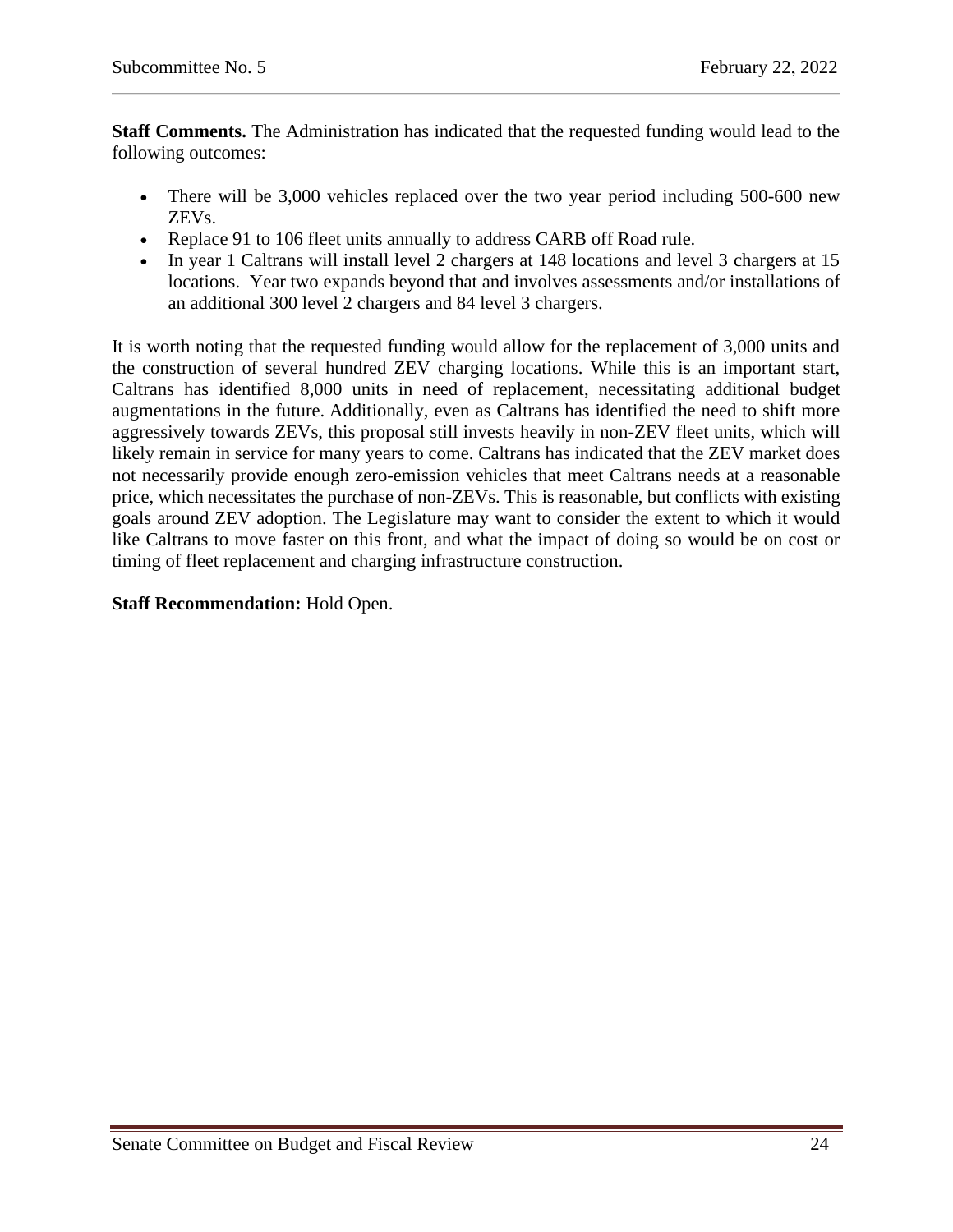#### <span id="page-24-0"></span>**Issue 13: Office of Unmanned Aircraft Systems**

**Governor's Budget.** The budget includes \$414,000 from the State Highway Account for two permanent positions, software, and ongoing training to establish the Unmanned Aircraft System (UAS) Program in the department.

**Background.** Unmanned Aircraft Systems (UAS) has been recognized as an innovation by the Department of Transportation, the Federal Highway Administration (FHWA), and by the California Transportation Commission as a source of savings and efficiency. Caltrans currently funds two studies through the University of California Merced and California State University, Fresno on UAS implementation at Caltrans.

Starting in 2017, the Division of Aeronautics has been overseeing Caltrans UAS operations and working on incorporating UAS technology into Caltrans business activities to improve safety, increase operational efficiency, and decrease project delivery and maintenance inspection costs. In 2019, FHWA provided seed money to support the acquisition of drones and training in the amount of \$50,000. Caltrans has begun testing the use of UAS for Surveyors, Construction Inspections, Bridge Inspections, Environmental Studies, and Maintenance.

**Staff Comments.** The Administration has indicated that the Division of Aeronautics is seeking to implement a real-time fleet management system/solution for its UAS Program for use by Caltrans employees (internal users) and consultants/contractors (external users) working for/or on behalf of Caltrans. This tool will: 1) allow both desktop and remote users (on a tablet or smartphone) to enter and submit their drone operations; and 2) allow the Aeronautics to track drone activities (users, drones, missions) in a relational database that will house the data and information that is being entered by users as well as data tracked by systems such as GPS. While Caltrans has yet to select a tool, the cost of a fleet management system is estimated \$60,000 for the first year and increasing along with number of UAS and operations each subsequent per year. Along with additional training software and other hardware and software associated with this technological advancement, it is estimated that \$100,000 is needed for the fleet management system.

This should be compared against potential cost savings from the adoption of UAS for certain Caltrans activities. North Region Surveys began limited UAS implementation, and reported savings of nearly \$500,000 in 2020-21. As UAS use expands across the state Caltrans expects these savings to increase. Given the potential savings from the use of UAS for certain Caltrans activities, it is reasonable to pursue wider adoption. However, this request should be considered in the context of potential cost savings, as no offsetting savings have been budgeted for. Additionally, care should be taken to ensure that security, privacy, and other concerns are addressed as UAS adoption expands.

#### **Staff Comment:** Hold Open.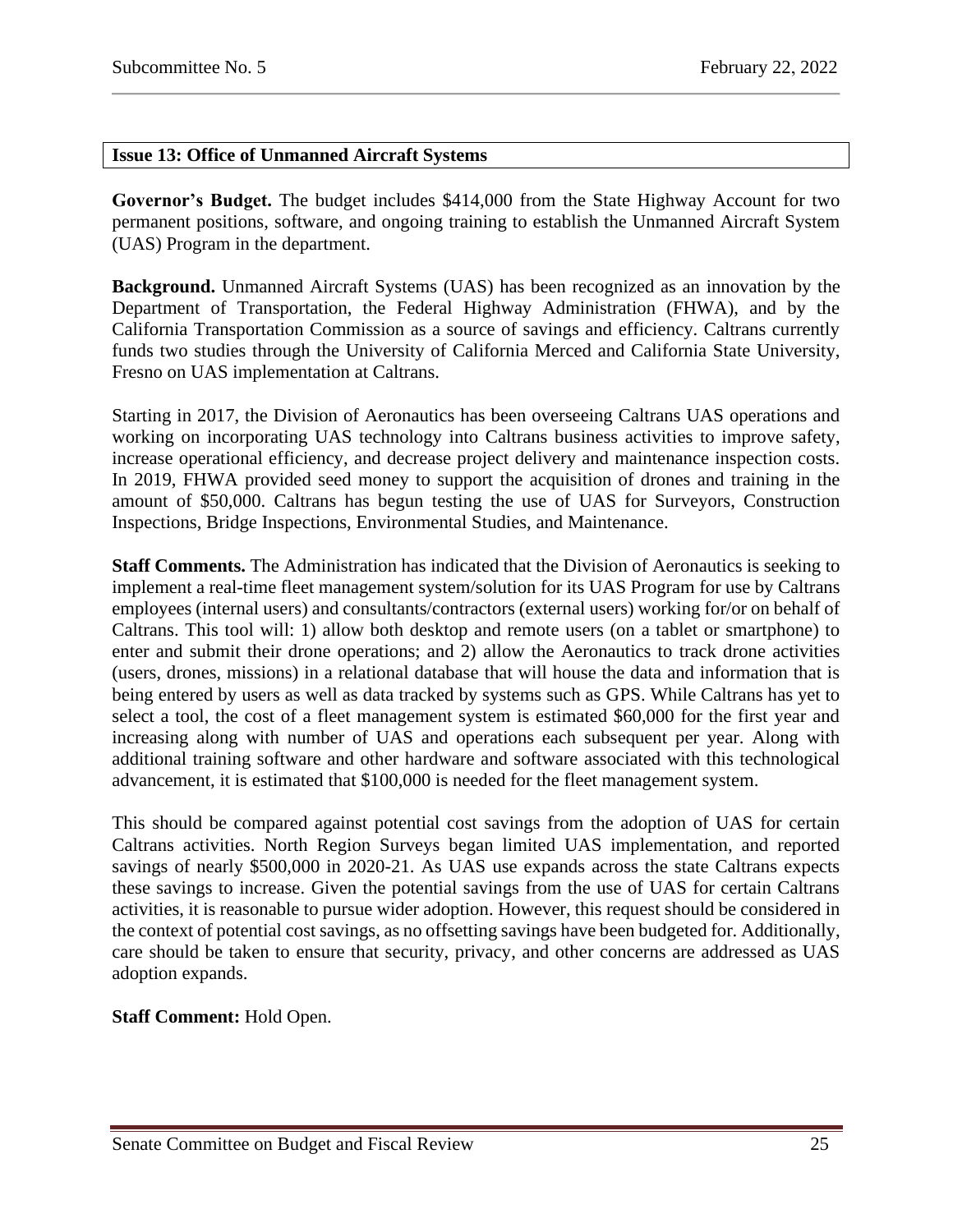#### <span id="page-25-0"></span>**Issue 14: Pedestrian and Bicyclist Safety Investigations**

**Governor's Budget.** The budget includes a two-year limited-term increase of 12 positions and \$2,256,000 State Highway Account funds for Pedestrian and Bicyclist Safety Investigation Programs consistent with the Federal Highway Safety Improvement Program (HSIP) and Caltrans' Strategic Management Plan (SMP) pedestrian and bicyclist safety targets.

**Background.** Under the Caltrans Strategic Plan, Caltrans strives to eliminate all deaths and serious injuries on California's roads by the year 2050. The Transportation System Network indicates pedestrian and bicyclist fatalities accounted for approximately 21 percent of traffic fatalities on the State Highway System (SHS) in California between 20014 and 2018. Available data indicate that these fatalities are trending higher in recent years.

The 2016 Pilot Pedestrian Collision Monitoring Program resulted in 129 traffic safety investigations. The 2018 Pilot Bicyclist Collision Monitoring Program resulted in 252 traffic safety investigations. These safety investigations resulted in recommended improvements, which will be implemented either by Maintenance staff or via traffic safety projects. The 2019 Pedestrian Safety Improvement Monitoring Program was released on July 31, 2020. It identified 150 locations for investigation. As of April 30, 2021, 72 of these investigations have been completed with 64 percent recommending improvements.

**Staff Comments.** Caltrans Traffic Operations routinely performs traffic safety investigations to determine whether improvements are needed in locations with high collision concentrations. A timely response to identified traffic safety concerns improves the safety of the public and reduce traffic fatalities, injuries and property damage collisions. Currently, there are six traffic safety programs for the state highway system. However, none of these programs specifically identify or address potential issues related to pedestrian and/or bicyclist safety.

The Administration has indicated that the requested positions would allow Caltrans to perform 400 investigations per year, helping the department to identify dangerous sections of highway and develop solutions to reduce pedestrian and bicyclist accidents. This request would allow Caltrans to pilot the creation of such a mechanism before deciding whether or not to make it a permanent part of the department's budget. While the request is generally reasonable, the Legislature should consider whether the level of requested resources is sufficient to meet the need, particularly given the large increase in active transportation infrastructure funding contemplated elsewhere in the budget.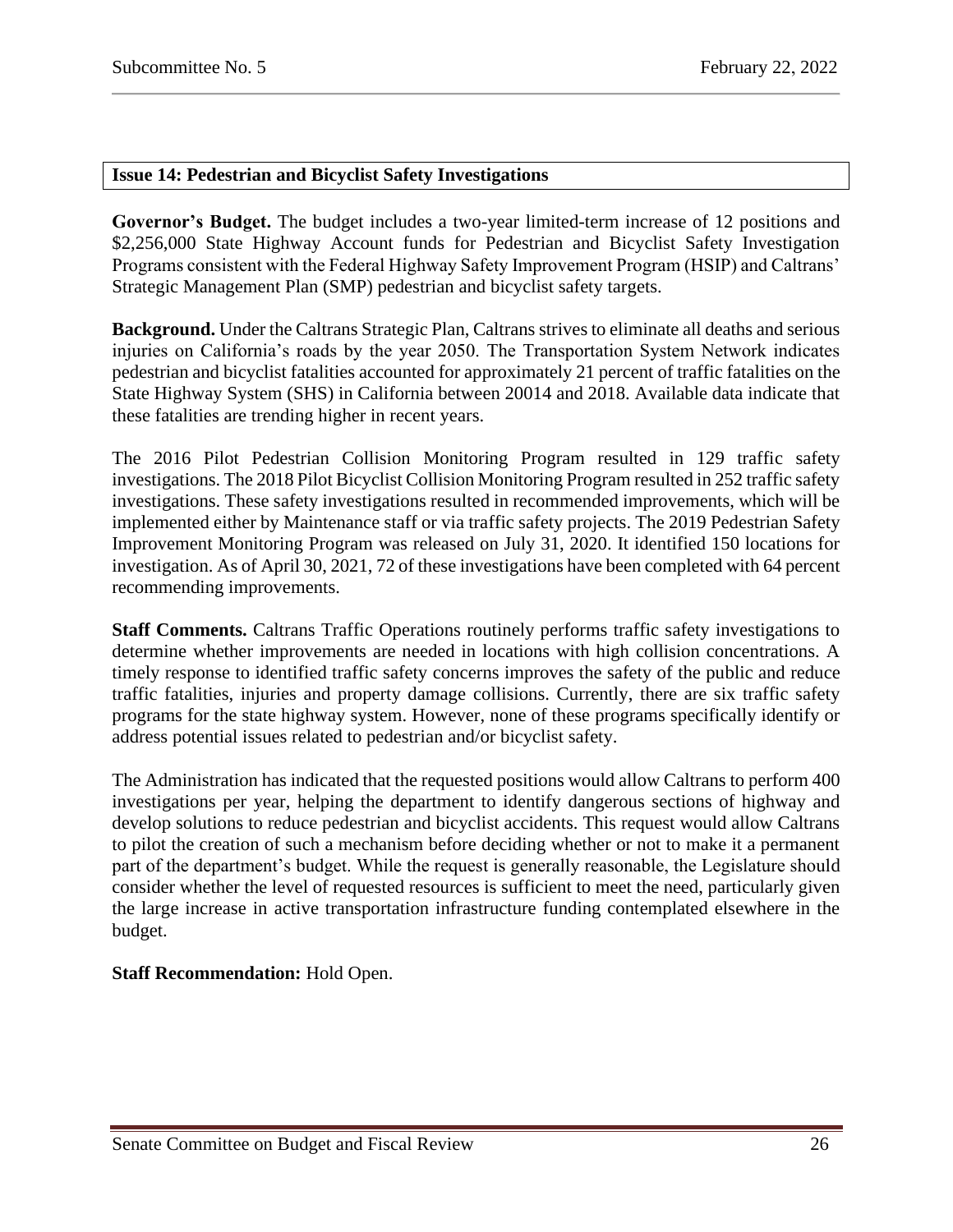# <span id="page-26-0"></span>**2720 CALIFORNIA HIGHWAY PATROL**

#### <span id="page-26-1"></span>**Issue 15: Capital Outlay Proposals**

**Governor's Budget.** The budget includes a number of capital outlay proposals for the California Highway Patrol. These include:

- \$1,797,000 from the General Fund for the acquisition phase of the Antelope Valley Area Office Replacement.
- \$3,018,000 from the General Fund for the acquisition phase of the Barstow Area Office Replacement.
- \$2,167,000 from the General Fund for the performance criteria phase of the Gold Run Area Office Replacement.
- \$2,538,000 from the General Fund for the acquisition phase of the Los Banos Area Office Replacement.
- \$1,262,000 from the General Fund for the acquisition phase of the Porterville Area Office Replacement.
- \$1,764,000 from the General Fund for the acquisition phase of the Redding Area Office Replacement.
- \$5,476,000 from the Motor Vehicle Account for the relocation of the Tracy Area office to a new, build-to-suit facility.
- \$1,500,000 from the General Fund to identify suitable parcels for replacing up to five additional field offices and to develop studies for those sites.
- \$5,486,000 from the General Fund for the construction phase of one site of the California Highway Patrol Enhanced Radio System: Replace Tower and Vault, Phase 1 project, at Leviathan Peak.

**Background.** The Essential Services Building Seismic Safety Act (ESBSSA) of 1986 requires fire stations, police stations, emergency operations centers, CHP offices, sheriff's offices, and emergency communication dispatch centers be designed and constructed to minimize fire hazards and to resist the forces generated by earthquakes, gravity, and winds. The California Highway Patrol has a total of 111 offices (103 Area offices, eight Division offices). The majority of CHP offices were constructed prior to establishment of the ESBSSA of 1986.

In 2009, the CHP requested the Department of General Services (DGS) to review over 20 Area offices of various ages for issues, including seismic; ADA compliance, heating, ventilation, and air conditioning (HVAC), and roofing. Using the data developed by state engineers and engineering consultants, the CHP determined that approximately 75 of the 111 total offices (103 Area offices, eight Division offices) are seismically at-risk. Many of the identified offices are also older buildings that no longer meet the CHP's programmatic requirements.

The overall California Highway Patrol Enhanced Radio System (CHPERS) Phase I project includes the construction of a fully operational communications tower and associated support infrastructure at seven sites to ensure CHP has the radio coverage statewide needed to maintain operations.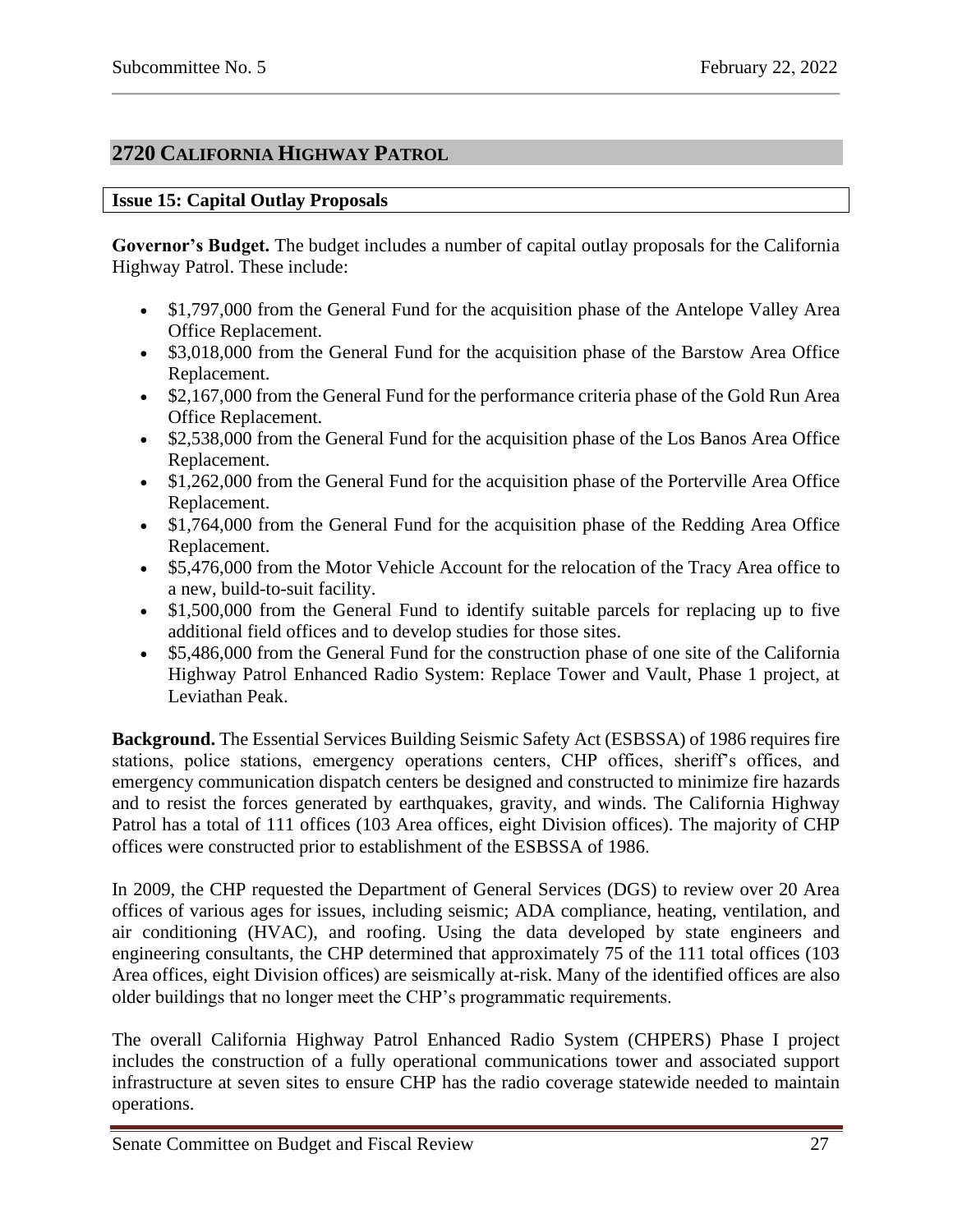**Staff Comments.** The CHP has a large portfolio of properties, many of which are aging and in need of replacement. The requested projects are generally reasonable, but the Legislature may want to consider whether the proposed mix of General Fund and Motor Vehicle Account is appropriate, or if another mix would be better.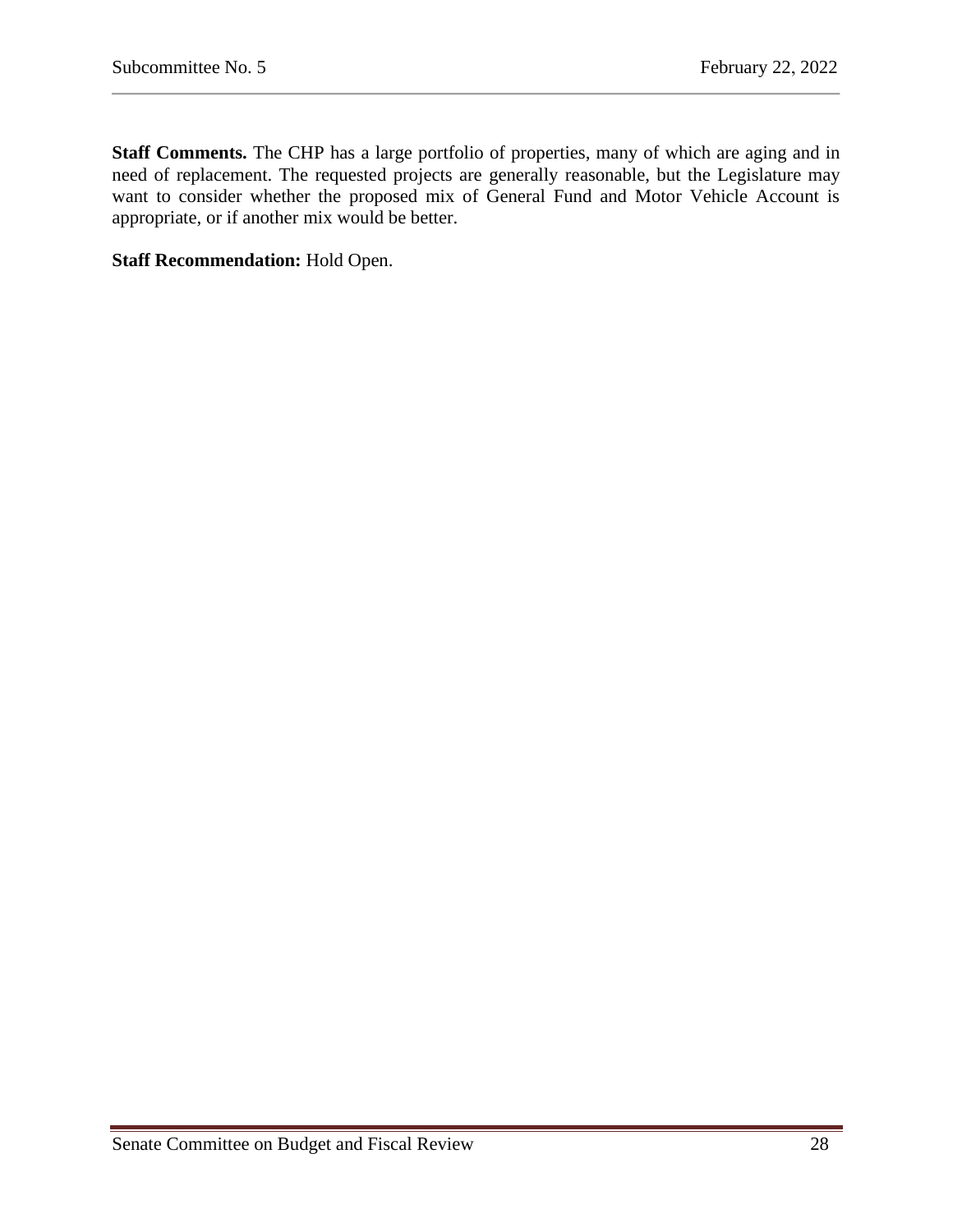#### <span id="page-28-0"></span>**Issue 16: Resources and Office Space for Swing Space**

**Governor's Budget.** The budget includes \$18.529 million in Fiscal Year (FY) 2022/23, \$12.927 million in FY 2023/24, \$9.963 million in FY 2024/25, and \$7.002 million in FY 2025/26, all from the Motor Vehicle Account, for the protection and security of the new State Capitol Swing Space and the new State Capitol Annex.

**Background.** Government Code section 14615(b) states the CHP has "jurisdiction over those matters related to the security of state officers, property, and occupants of state property." As such, the CHP, Capitol Protection Section (CPS) is the primary law enforcement agency tasked with the protection of the State Capitol, Annex, State Capitol Swing Space, Capitol Park, the Legislative Office Building, and all other state buildings in the downtown Sacramento area.

Currently, the CHP's CPS location houses both CPS and the CHP's Dignitary Protection Section (DPS). The facility is approximately 14,791 square feet and costs approximately \$300,000 annually. They have been located at this facility since 1995.

The Department of General Services (DGS) conducted a review of the spacing requirements for CPS and DPS, along with the required additional CHP staffing necessary for the protection of the Capitol, Annex, and other state buildings in the downtown Sacramento area. It was determined that a new facility would need to be at least 44,781 square feet to accommodate the current and additional staffing.

**Staff Comments.** The CHP has located an available facility that would accommodate the space requirements for the additional staffing. The facility is located in the metropolitan Sacramento area and satisfies the CHP requirements with 47,514 square feet. It would cost the CHP an estimated \$2.877 million in the first year, or an increase of approximately \$2.577 million. CHP has indicated that this larger facility is necessary to house the staff and equipment needed to secure both the Capitol and the new Swing Space. Currently CHP is basing staff for Capitol and Swing Space security at both the existing CPS office and CHP headquarters.

Additionally, this request includes 10 additional uniformed positions to provide management and administration of CPS and related duties in and around the Capitol and Swing Space.

The Legislature may want to consider the extent to which the Motor Vehicle Account is the best funding source for this proposal, or whether the General Fund is more appropriate.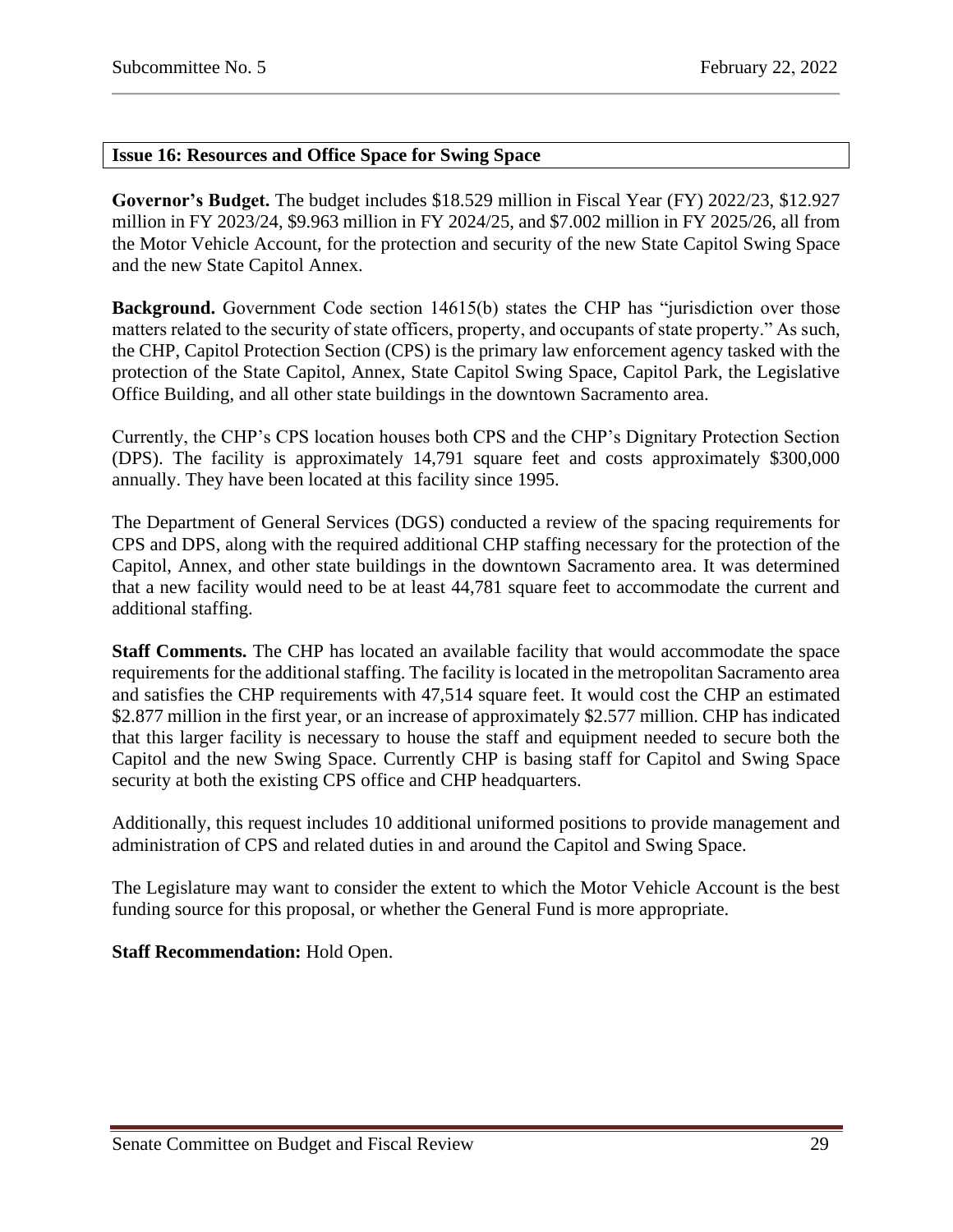### <span id="page-29-0"></span>**Issue 17: Centralized Custodian of Records Unit**

**Governor's Budget.** The budget includes two-year limited-term funding of \$696,000 for six positions from the Motor Vehicle Account in Fiscal Year (FY) 2022/23 and FY 2023/24 to establish a centralized Custodian of Records (COR) Unit within the CHP headquarters.

**Background.** The CHP operates 25 regional Communication Centers staffed by 800 Public Safety Operators (PSO) and Public Safety Dispatchers. The CHP provides communication records relating to cases involving departmental employees and allied law enforcement agencies, city and county prosecutors, and defense counsel. The CHP also supports the right of the public to request communication records subject to the CPRA and Freedom of Information Act. In the current model, the CHP's 25 CCs are independently responsible for receiving, processing, and responding to requests for communication records.

AB 748 (Ting), Chapter 960, Statutes of 2018, and SB 1421 (Skinner), Chapter 988, Statutes of 20018, both increased the volume and complexity of CHP's work in responding to communication records requests. Due to the higher-level coordination and review of CPRA requests which reference SB 1421 or AB 748, the processing of these requests calls for specialized training.

**Staff Comments.** The CHP has indicated that the requested positions would focus on responding to communication records requests related to four of the larger metropolitan regional communications centers. These four centers have experienced a rising volume of records requests over the last several years. While the CHP has managed to handle most of the requests, two of the four centers have built up a backlog of requests, as detailed below.

| <b>Communications</b><br>Center | Total<br><b>Requests</b><br>2016 | Total<br><b>Requests</b><br>2017 | Total<br><b>Requests</b><br>2018 | Total<br><b>Requests</b><br>20191. | Total<br><b>Requests</b><br>20201.2 | Current<br><b>Backlog</b> |
|---------------------------------|----------------------------------|----------------------------------|----------------------------------|------------------------------------|-------------------------------------|---------------------------|
| <b>Border</b>                   | 1.781                            | 1,484                            | 1,731                            | 2.166                              | 1,498                               | <b>No</b>                 |
| Golden Gate                     | NA <sup>3</sup>                  | 6024                             | 5774                             | 6.724                              | 5.611                               | 604                       |
| Los Angeles                     | NA <sup>3</sup>                  | 1,172                            | 1,122                            | 3,586                              | 3,522                               | <b>No</b>                 |
| <b>Orange County</b>            | 1,588                            | 1.871                            | 2.206                            | 2.720                              | 1.345                               | 434                       |
| Total                           | 3.369                            | 5,129                            | 5,636                            | 15,196                             | 11,976                              | 1,038                     |

1 - Total includes CPRA, informal discovery, and subpoena requests.

2 - The local COR requests have decreased due to court closures as a result of COVID-19. 3 - Records have been purged.

4 - Insufficient records were kept during these periods.

CHP has indicated that the requested resources would centralize the processing of records requests for these four centers, ideally addressing the backlog while preventing it from expanding. CHP has further indicated that the two year nature of the request would allow the department to evaluate the effectiveness of the new unit before deciding whether to extend or expand the unit's resources.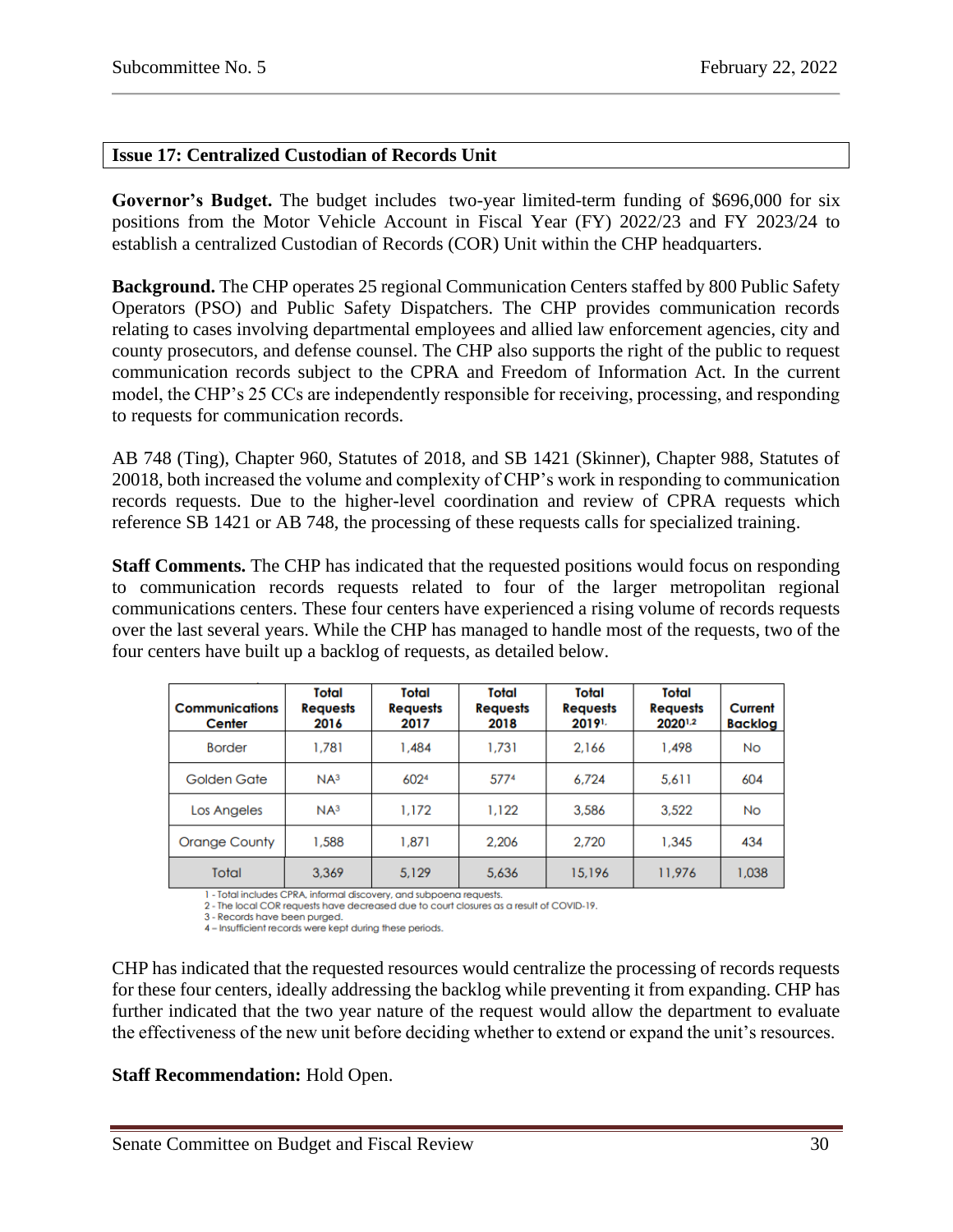### <span id="page-30-0"></span>**Issue 18: Highway Violence Task Force**

**Governor's Budget.** The budget includes \$4.034 million in Fiscal Year (FY) 2022/23, \$3.314 million in FY 2023/24 and \$3.314 million in FY 2024/25, all from the General Fund, to address violent crime occurring on state highways through a Highway Violence Task Force.

**Background.** The primary mission of CHP is to ensure safety and enforce traffic laws on state highways and county roads in unincorporated areas. When a violent crime occurs on state highways, CHP officers in the near vicinity—who generally are on road patrol duty—get called to the scene. These officers often become the primary investigators of the crime that occurred, and lead in collecting evidence, investigating criminal offenses, and submitting associated reports. If the investigating officer needs additional support or resources, or if the investigation requires in-depth or lengthy examination to complete, CHP's Investigative Services Unit can provide investigative support, depending on the circumstances. In response to the rising incidence of highway shootings, CHP has recently established the Highway Violence Task Force, aiming to deter highway violence and bolster investigative resources.

In recent years, the number of shootings occurring on state highways has increased. According to CHP, the number of highway shootings increased from 210 in 2019 to 471 in 2021. Shootings have increased in all CHP geographic divisions across the state, except the Northern division, which is a relatively rural area. (The operations of CHP are divided across eight geographic divisions throughout the state.) In 2021, CHP began collecting statewide data on other forms of violent crime on the state highway system, such as non-shooting homicides and thrown objects. CHP reported 355 of these types of crimes in 2021.

**Staff Comments.** Of the \$4 million proposed for 2022-23, \$2.2 million would support overtime costs to fund additional CHP officers on road patrol duty, particularly in locations where higher rates of violent crime are occurring. (As we discuss in more detail below, CHP is proposing to use overtime due to its high vacancy rate for uniformed officer positions.) The proposed amount also includes \$879,000 for seven Associate Governmental Program Analyst positions and \$995,000 for training, information technology (IT), and equipment to support criminal investigations.

Additionally, the use of law enforcement databases to catalogue evidence and cases utilizing Lexus/Nexus, Accurint, and the National Integrated Ballistic Information Network (NIBIN), enables investigators to link incidents and catalogue evidence. This request includes funds for use of these tools. These tools hold considerable promise, and could be useful to CHP beyond the scope of the proposed task force. However, care must be taken to ensure that privacy concerns are addressed before widely adopting these or similar technology solutions.

# **LAO Comments.**

*Modify Proposal if Addressing Highway Violence Is a Priority.* To the extent that the Legislature considers highway violence a priority and wants to dedicate the same overall amount of resources as the Governor proposes, we recommend modifying the Governor's proposal in ways to ensure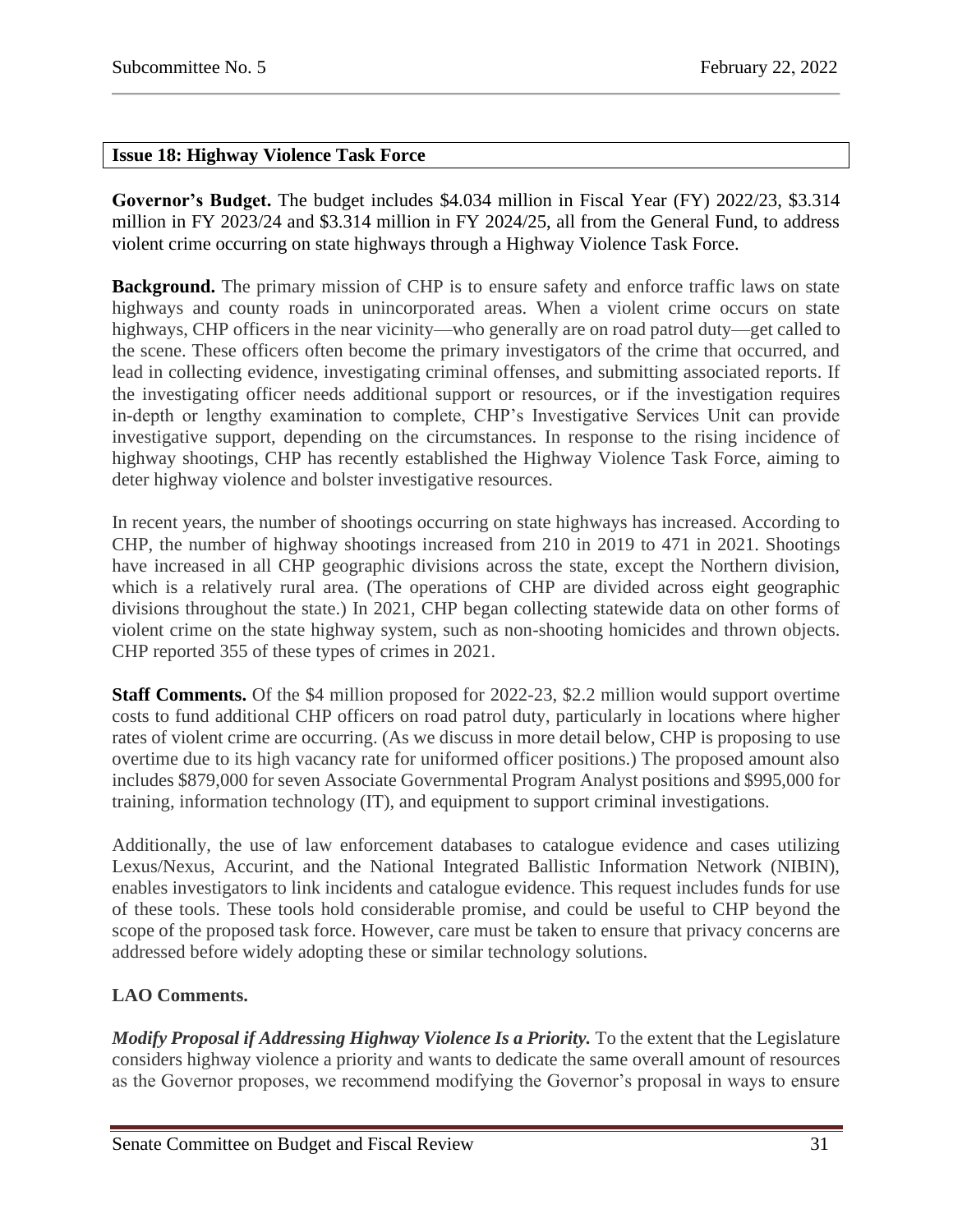the funded activities will be most effective at meeting their objectives. Specifically, we recommend the following:

- *Consider Funding Research-Based Alternatives.* We recommend the Legislature consider options that research has found to be effective at reducing violent crime. For example, researchers have found that certain infrastructure modifications—such as installation of cameras or lighting—can reduce crime without requiring additional law enforcement presence. Accordingly, funding the installation of cameras on highway ramps to provide law enforcement with more resources to identify and apprehend suspects could be a more effective approach than that proposed by the Governor. In addition, these types of solutions might be more efficient alternatives compared to funding overtime, given that CHP is experiencing high rates of vacancies and is not fully staffed. In order to effectively weigh the trade-offs of different alternatives, the Legislature could request that CHP assess specific alternatives and present a modified proposal later this spring.
- *Approve Positions and Funding for Investigative Supports.* We recommend the Legislature approve the proposed \$879,000 for seven Associate Governmental Program Analyst positions and \$995,000 for training, IT, and equipment to support criminal investigations. As we discuss below, these additional resources could help provide additional information regarding the associated factors of highway shootings and help inform future legislative policy and funding decisions regarding the Highway Violence Task Force.
- **Shift Fund Source to the MVA.** We recommend the Legislature change the fund source of this proposal from the General Fund to the MVA. Given that this proposal is intended to directly benefit users of the state highway system, it would be more appropriate to use MVA for these activities. Our recommendation would "free up" \$4 million in General Fund resources in 2022-23 that the Legislature could redirect to its other priorities.
- *Require Reporting on Prevalence and Associated Factors of Highway Violence.* With the additional investigative support positions and resources, CHP reports it would be able to better identify suspects and their vehicles, more effectively identify crime patterns, investigate links between interrelated crimes, as well as collate and analyze crime data in real time. We recommend the Legislature require CHP to report by January 1, 2024 on the numbers and locations of highway shootings, the associated factors in these shootings, as well as the outcomes of the investigatory resources (such as the number of arrests, training provided, and the benefits of requested software and equipment). This report would allow the Legislature to determine whether future resources are needed to continue the Highway Violence Task Force after the expiration of the limited-term funding proposed.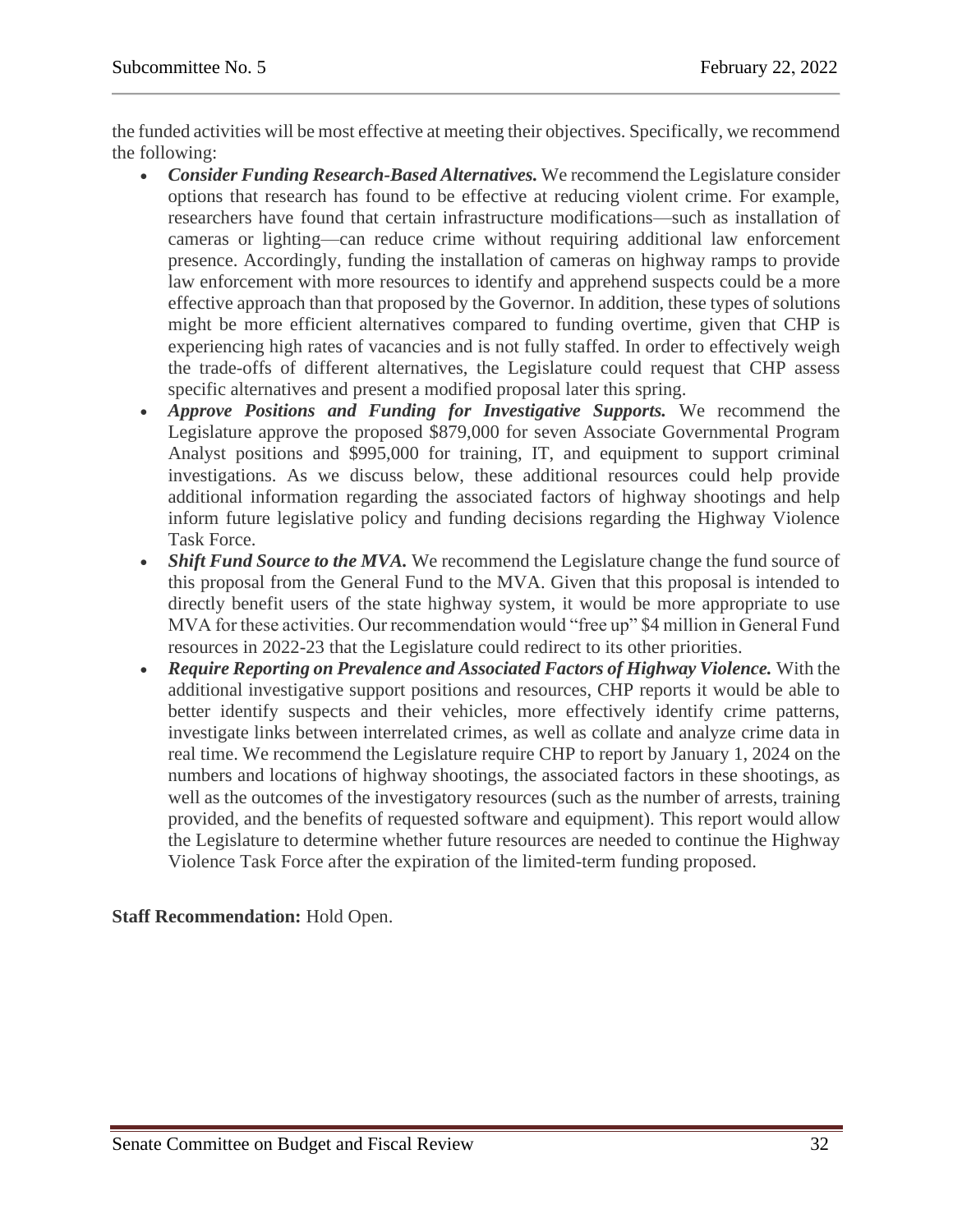#### <span id="page-32-0"></span>**Issue 19: Increased Funding for Recruitment Advertising**

**Governor's Budget.** The budget includes \$2 million annually from the Motor Vehicle Account for three years to support recruitment efforts. Funding would support the increased costs of advertising campaigns, expand the scope of recruitment efforts, and improve diversity and inclusiveness when advertising.

**Background.** Recruitment of law enforcement personnel has been on the decline for over seven years. Agencies have been forced to compete more fiercely for the same candidate pool. This had led to declining numbers of applicants for CHP positions. At the same time, CHP has seen a growing number of uniformed officers depart over the last several years.

In 2019, the CHP implemented the first statewide all digital marketing campaign with outstanding results, effectively reversing the national trend in recruitment. In December 2019, at the onset of the campaign, the CHP received 899 applications. The number of applications increased incrementally month over month during the campaign, which ended with 1576 applications received in June 2020.

**Staff Comments.** The CHP currently has 1,107 vacant uniformed positions. The department has indicated that the goal for the recruitment effort this request would fund would be 1,000 new uniformed officers for the department.

Given the high vacancy rate in the CHP, and the importance of a fully staffed CHP in ensuring the safety of the motoring public, additional effort to recruit officers is reasonable. The Legislature may want to consider whether additional efforts are warranted, and whether the Motor Vehicle Account is the appropriate fund source for those efforts.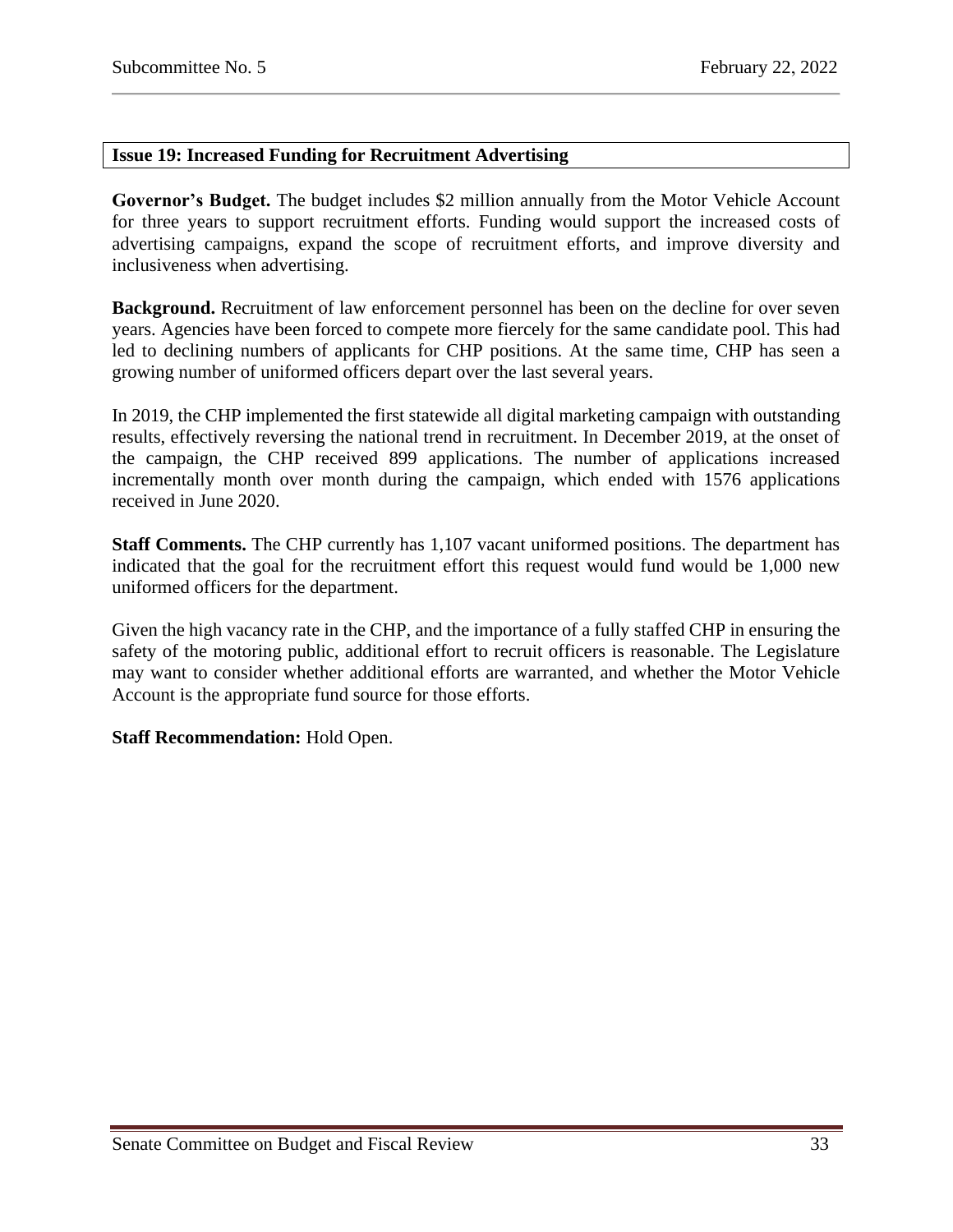#### <span id="page-33-0"></span>**Issue 20: IT Baseline Cost Increase**

**Governor's Budget.** The budget includes one-time funding of \$15 million in Fiscal Year 2022-23 from the Motor Vehicle Account to cover increased technology costs.

**Background.** The Department has leveraged new technologies to enhance efficiencies and better meet the needs of the public. These new technology solutions result in improved delivery of public safety and service to those who reside and travel within California. The baseline costs for these technologies include, but are not limited to, the Department's Computer Aided Dispatch system, statewide network upgrades, statewide wireless installations, modem replacements, disaster recovery, privacy ad risk management, cyber security and threat assessment, cloud computing, and Microsoft Office 365 licensing.

**Staff Comments.** The table below reflects an increase of approximately \$13.3 million in baseline costs over the last decade. This amounts to approximately a 100% increase in a ten-year period. The table does not include critical updates to aging infrastructure or future projects under development, estimated to cost an additional \$1.7 million, for a total of \$15 million. The \$1.7 million will fund the modernization of the Academy infrastructure and virtualization of Division and Area offices.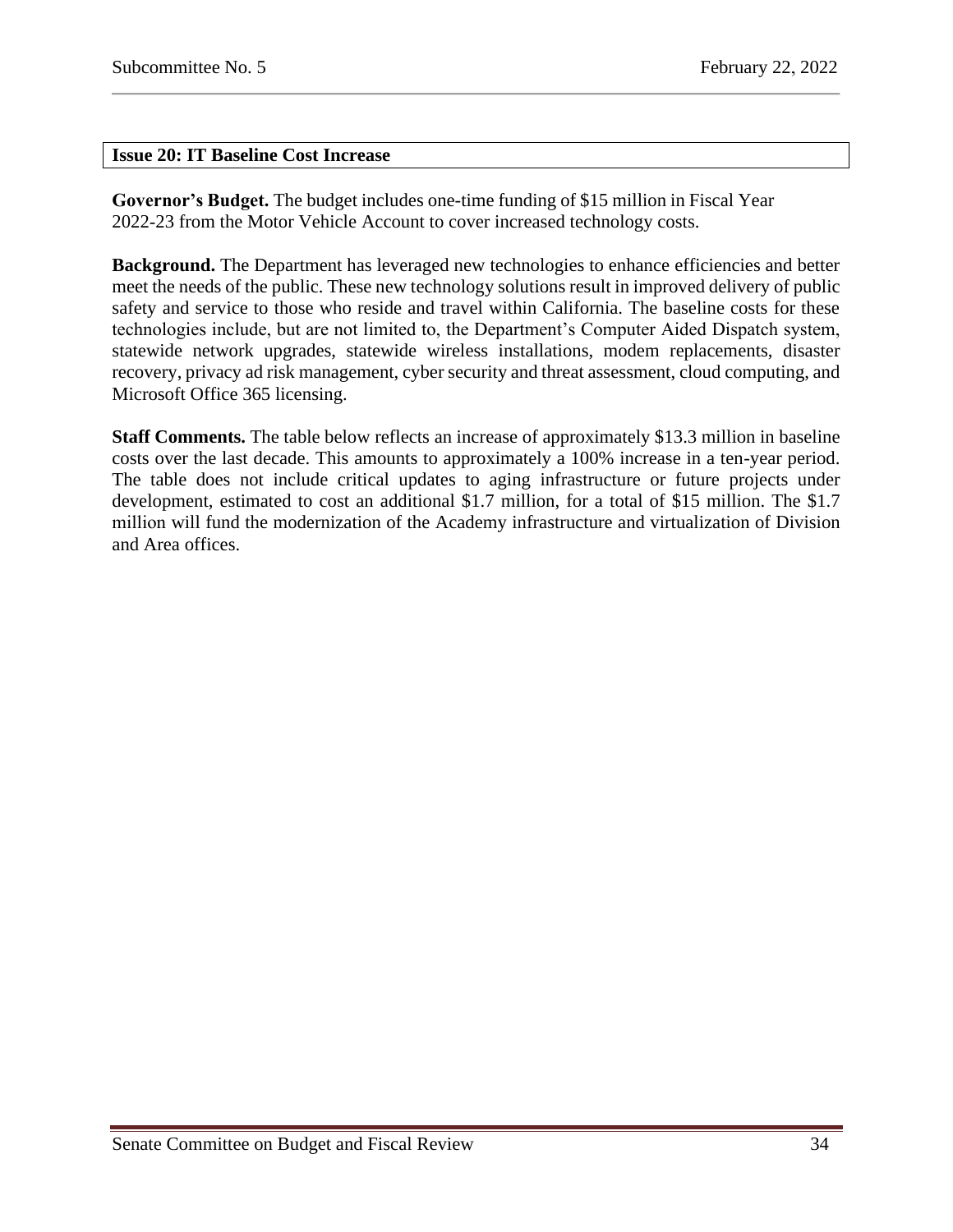| Item                                                           | FY 12/13        | FY 16/17        | FY 21/22        |
|----------------------------------------------------------------|-----------------|-----------------|-----------------|
| <b>Adobe Licensing</b>                                         | **              | \$154,500.00    | \$374,700.00    |
| <b>Cisco Software</b>                                          | \$466,427.69    | \$825,315.25    | \$1,437,496.00  |
| <b>CommVault</b>                                               | **              | \$194,499.33    | \$775,000.00    |
| <b>CDT</b> (Formerly OTech)                                    | \$3,202,650.16  | \$5,535,203.88  | \$800,000.00    |
| F <sub>5</sub>                                                 | **              | \$193,164.64    | $\star$         |
| <b>Ruggedized Tablets</b>                                      | **              | \$407,374.92    | $\star$         |
| <b>HaiVision</b>                                               | \$17,577.84     | \$99,556.40     | \$9,000.00      |
| Timekeeping/Scheduling (Kronos)                                | **              | \$4,219,415.00  | **              |
| Log Rhythm SEIM                                                | **              | \$297,838.70    | $\star$         |
| <b>Microsoft Licensing</b>                                     | \$3,368,394.27  | \$6,837,240.72  | \$8,200,000.00  |
| Microsoft Premium Tech Support                                 | **              | \$471,363.00    |                 |
| <b>Netmotion</b>                                               | \$214,347.36    | \$135,257.00    | $\star$         |
| Network Infrastructure Upgrade & Refresh                       | \$190,135.23    | \$1,605,395.54  | \$2,416,470.00  |
| Oracle                                                         | **              | \$244,072.09    | \$333,800.00    |
| Palo Alto                                                      | **              | \$133,490.64    |                 |
| PC Equipment (Hardware, Laptops, Docking<br>Stations, Tablets) | \$3,929,538.59  | \$200,646.78    | \$4,000,000.00  |
| Perceptive                                                     | **              | \$453,525.50    | \$20,000.00     |
| Servers Equipment & Maintenance                                | \$2,002,123.65  | \$1,032,120.61  | \$350,700.00    |
| Modems & Components (MDC)                                      | **              | \$231,748.36    | \$65,000.00     |
| <b>VMWare</b>                                                  | \$32,692.30     | \$499,026.00    | \$885,200.00    |
| <b>Cloud Computing</b>                                         | **              | $\star$         | \$820,000.00    |
| <b>Cybersecurity Tools/Threat Assessment</b>                   | **              | $\star$         | \$2,891,800.00  |
| <b>Computer Aided Dispatch</b>                                 | **              | $\star$         | \$3,346,040.00  |
| <b>Total</b>                                                   | \$13,423,887.09 | \$23,770,754.36 | \$26,725,206.00 |

\* Purchased under a different category<br>\*\* Not purchased

While the requested resources are generally reasonable, the Motor Vehicle Account remains fiscally constrained. The Legislature may want to consider whether an alternative fund source is appropriate.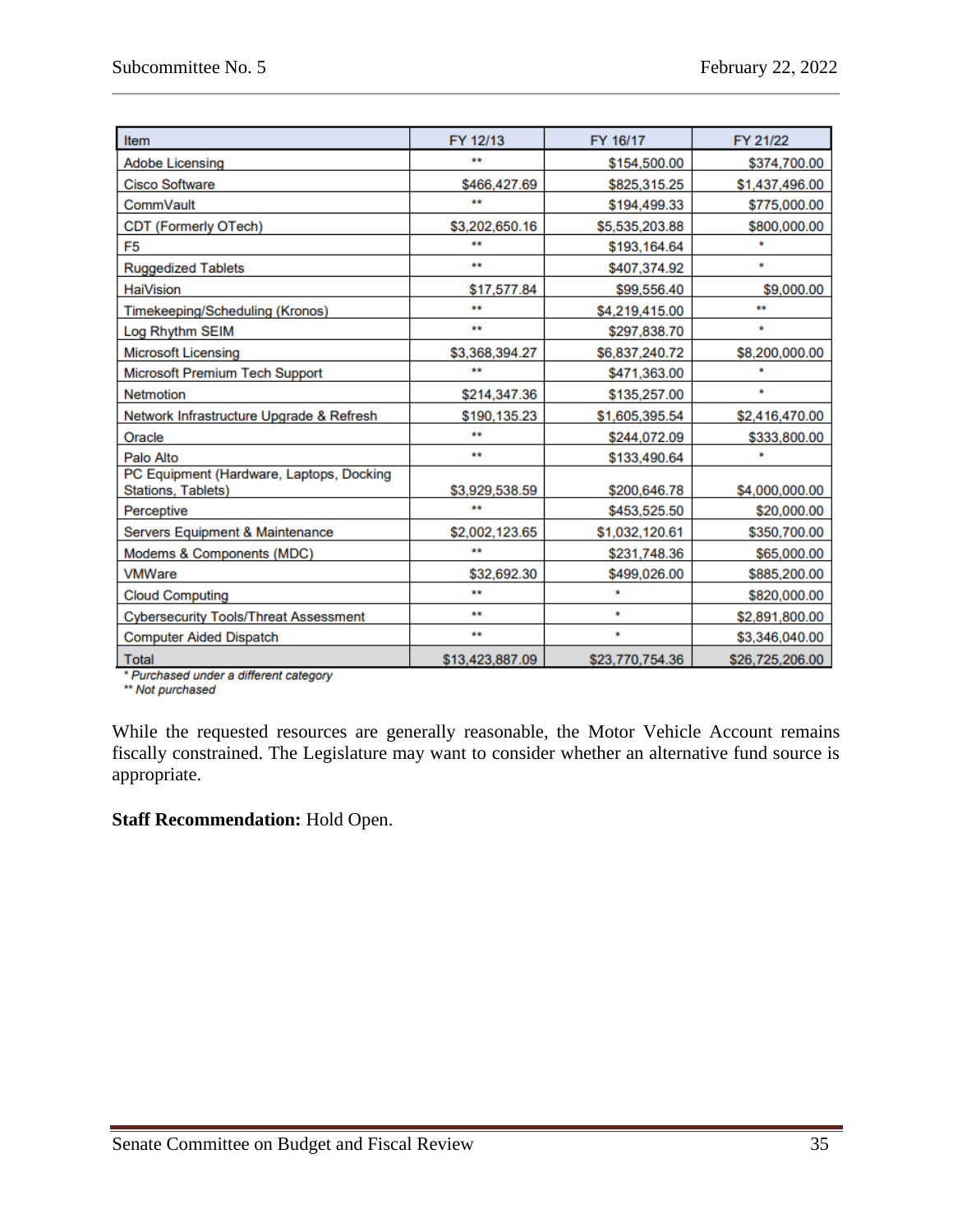# <span id="page-35-0"></span>**2740 DEPARTMENT OF MOTOR VEHICLES**

# <span id="page-35-1"></span>**Issue 21: Capital Outlay Proposals**

**Governor's Budget.** The budget includes a number of capital outlay proposals for the Department of Motor Vehicles. These include:

- \$833,000 from the General Fund (GF) to fund the preliminary plans phase (\$320,000) and the working drawing phase (\$513,000) with a two-year expiration date to complete an elevator modernization project for the DMV Headquarters (HQ) Campus in Sacramento.
- \$3,063,000 from the General Fund (GF) to fund the acquisition phase of the DMV El Centro/Brawley DMV Field Office Replacement/Commercial Drive Test Center project.
- \$1,224,000 in FY 2022-23, \$1,814,000 in FY 2023-24, and \$1,907,000 in FY 2024-25 and ongoing for a new leased Laguna Hills Field Office due to the loss of the lease at the current office.
- \$50,000 in Fiscal Year (FY) 2022-23, \$660,000 in FY 2023-24, and \$718,000 in FY 2024-25 and ongoing to consolidate and relocate the Vallejo Investigations District into one office.
- \$600,000 from the General Fund (GF) Account to perform advanced planning and identify suitable parcels to replace two field offices.

**Background.** The Department of Motor Vehicles currently has 172 field offices statewide. Out of these 172 field offices, DMV has determined that approximately 30 offices need an off-site replacement and another 30 may need an off-site replacement pending further research. These requests are part of an ongoing effort at DMV to address this issue.

**Staff Comment.** The DMV has a large portfolio of properties, many of which are aging and in need of replacement. The requested projects are generally reasonable, but the Legislature may want to consider whether the proposed mix of General Fund and Motor Vehicle Account is appropriate, or if another mix would be better.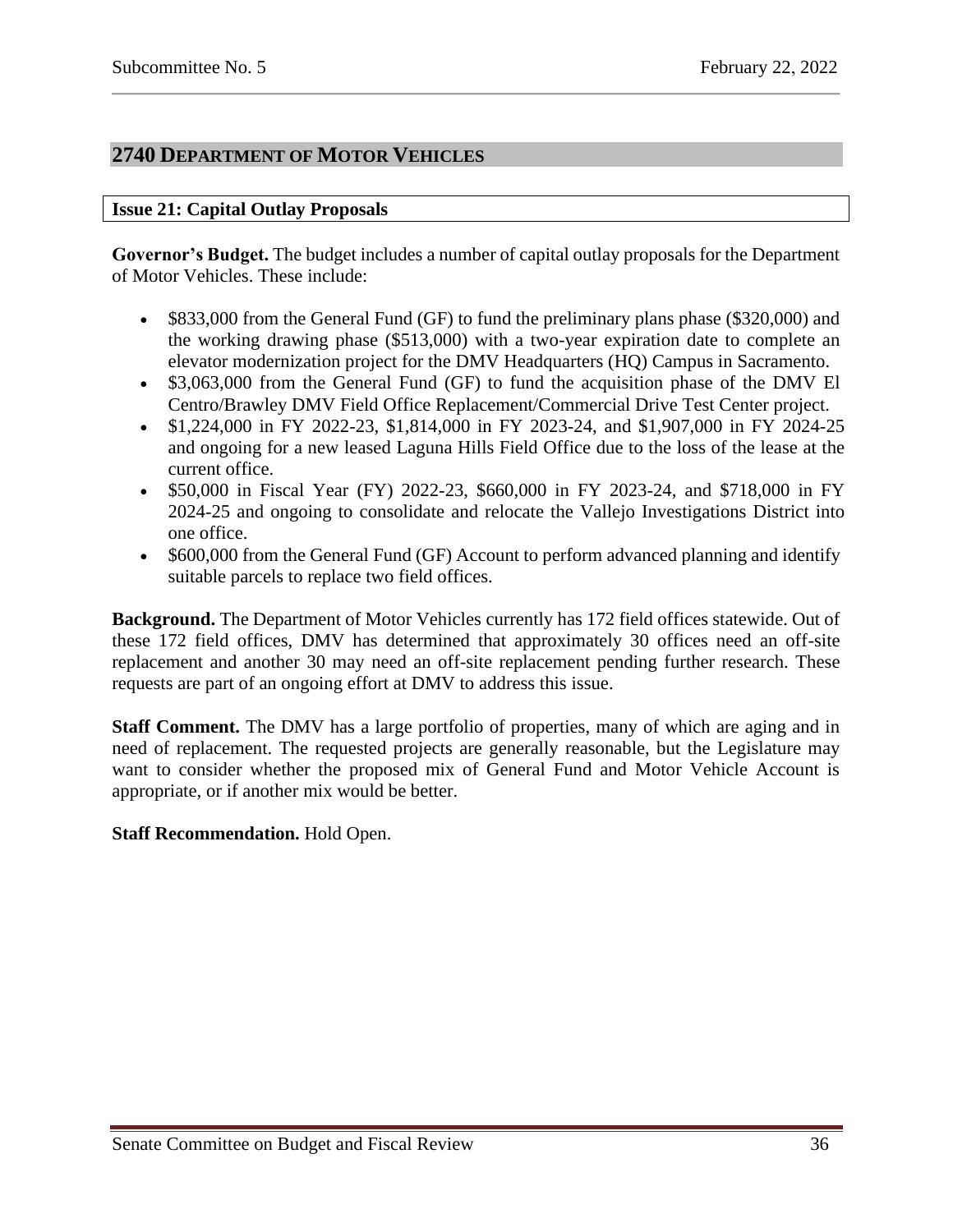# <span id="page-36-0"></span>**Issue 22: Supply Chain Resilience - Commercial Drivers Licenses**

Governor's Budget. The budget includes \$40 million limited-term General Fund to expand California's capacity to issue Commercial Driver's Licenses (CDLs).

**Background.** California and the nation are facing commercial truck driver shortages, which further disrupts the supply chain. The DMV has implemented measures to mitigate the commercial truck driver shortage and keep goods moving quickly between California's largest ports and major distribution centers. To safely and efficiently license more commercial drivers and help address the national shortage of workers in this industry, DMV has implemented Saturday commercial driving test appointments at 15 of its 23 CDL test sites, an extra testing day at select locations in late 2021, additional training for more staff to administer the tests, and redirected examiners to the areas of greatest demand to significantly expand capacity.

**Staff Comments.** The Administration has indicated that this funding includes \$34 million (\$3.5 million in fiscal year 2022-23 and \$10 million annually through 2025-26) to fund leasing costs to establish dedicated commercial drive test centers in the Bay Area and Northern Los Angeles County. In addition, this proposal includes one-time funding of \$6 million in 2022-23 to fund overtime on Saturdays for Licensing Registration Examiners and necessary support staff which will be directed to offices throughout the state that have appointment wait times above 30 days.

#### **LAO Comments.**

*Wait Times for Commercial Drive Tests Have Increased Due to Couple of Factors.* In recent years, DMV has reported an increase in wait times for individuals applying for their commercial driver's license (CDL). For example, in 2021, applicants had to wait, on average, 36 days for a commercial drive test, compared to 22 days in 2019. However, the number of CDL applications actually decreased to 4,932 in 2020-21 from 5,064 in 2018-19. As such, the recent increase in wait times likely is more attributable to reasons other than an increase in the demand for CDLs. There appears to be two primary reasons for the increased wait times:

- *Pandemic-Related Test Cancellations.* DMV closed or limited field office activities several times throughout 2020 and 2021 due to the pandemic. For example, DMV canceled all drive tests statewide on December 14, 2020 due to the surge in COVID-19 cases and did not resume tests until February 1, 2021. This required previously scheduled tests to be rescheduled and delayed, increasing wait times for both applicants with previously scheduled tests as well as applicants seeking new appointments.
- *Disruptions in Availability of Testing Locations.* DMV has reported several disruptions with their commercial drive test locations, which has led to canceling or rescheduling appointments. Of the 23 DMV locations that administer commercial drive tests, four are dedicated commercial drive test centers, which are located in Fontana, Fresno, Gardena, and West Sacramento. While these four centers have sufficient space to accommodate large vehicles required for commercial drive tests, the other test locations frequently do not, and often have to utilize public streets and alleys as well as shared parking lots to conduct the tests. For example, the test location in Lancaster uses a subleased parking lot at a municipal stadium to conduct their test. However, DMV frequently is forced to cancel or reschedule